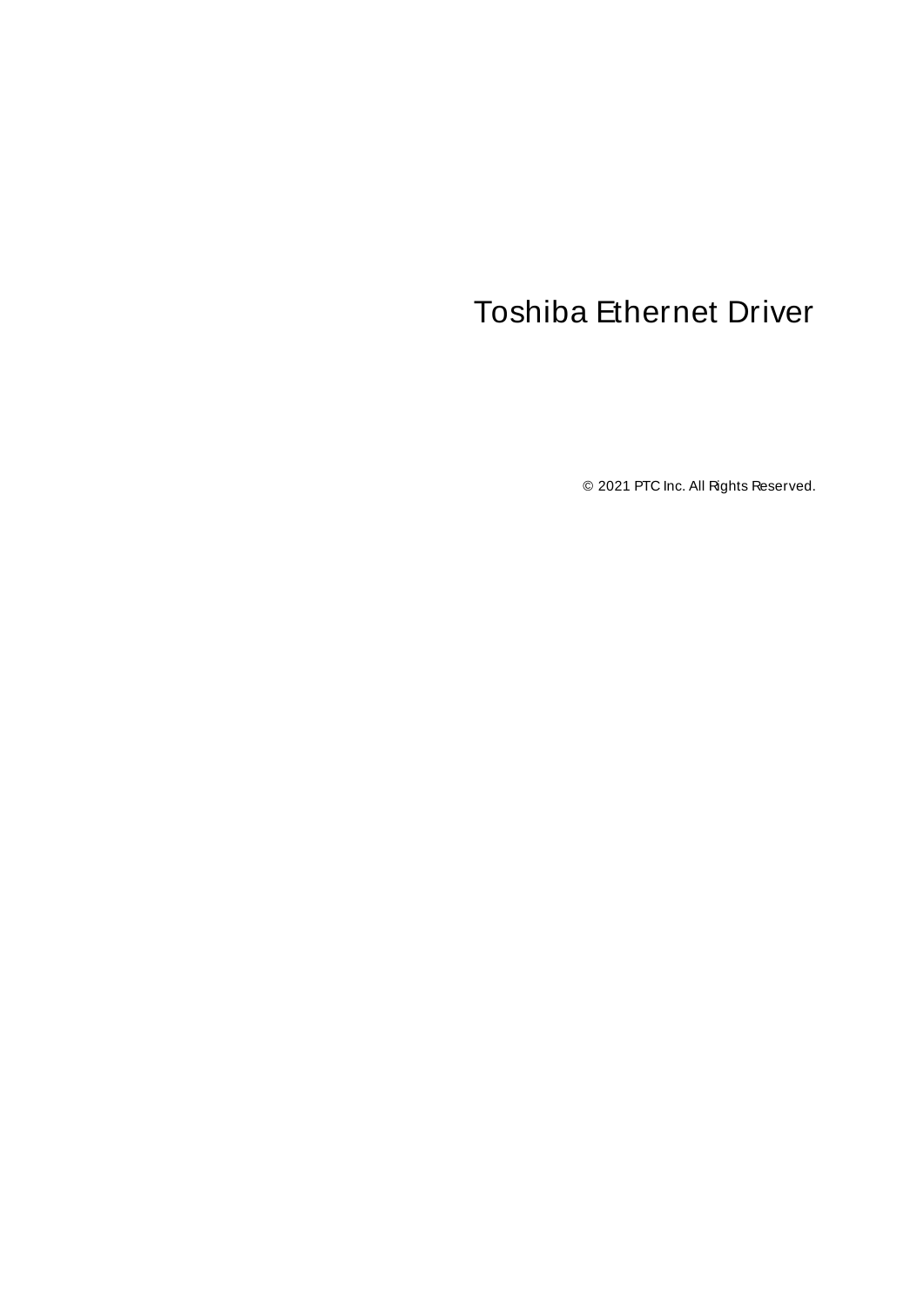# <span id="page-1-0"></span>Table of Contents

| Data Types Description manufacture and the control of the USA of the USA of the USA of the USA of the USA of t |
|----------------------------------------------------------------------------------------------------------------|
|                                                                                                                |
|                                                                                                                |
|                                                                                                                |
|                                                                                                                |
|                                                                                                                |
|                                                                                                                |
| Address <address> is out of range for the specified device or register<br/>.21</address>                       |
|                                                                                                                |
|                                                                                                                |
| Device address <address> is not supported by model <model name=""> 22</model></address>                        |
|                                                                                                                |
|                                                                                                                |
| Deactivating tag block. Bad address in block [ <start address=""> to <end address="">] on device</end></start> |
|                                                                                                                |
| Device <device name=""> responded with error code 'n' (Tag <tag name="">) 23</tag></device>                    |
|                                                                                                                |
|                                                                                                                |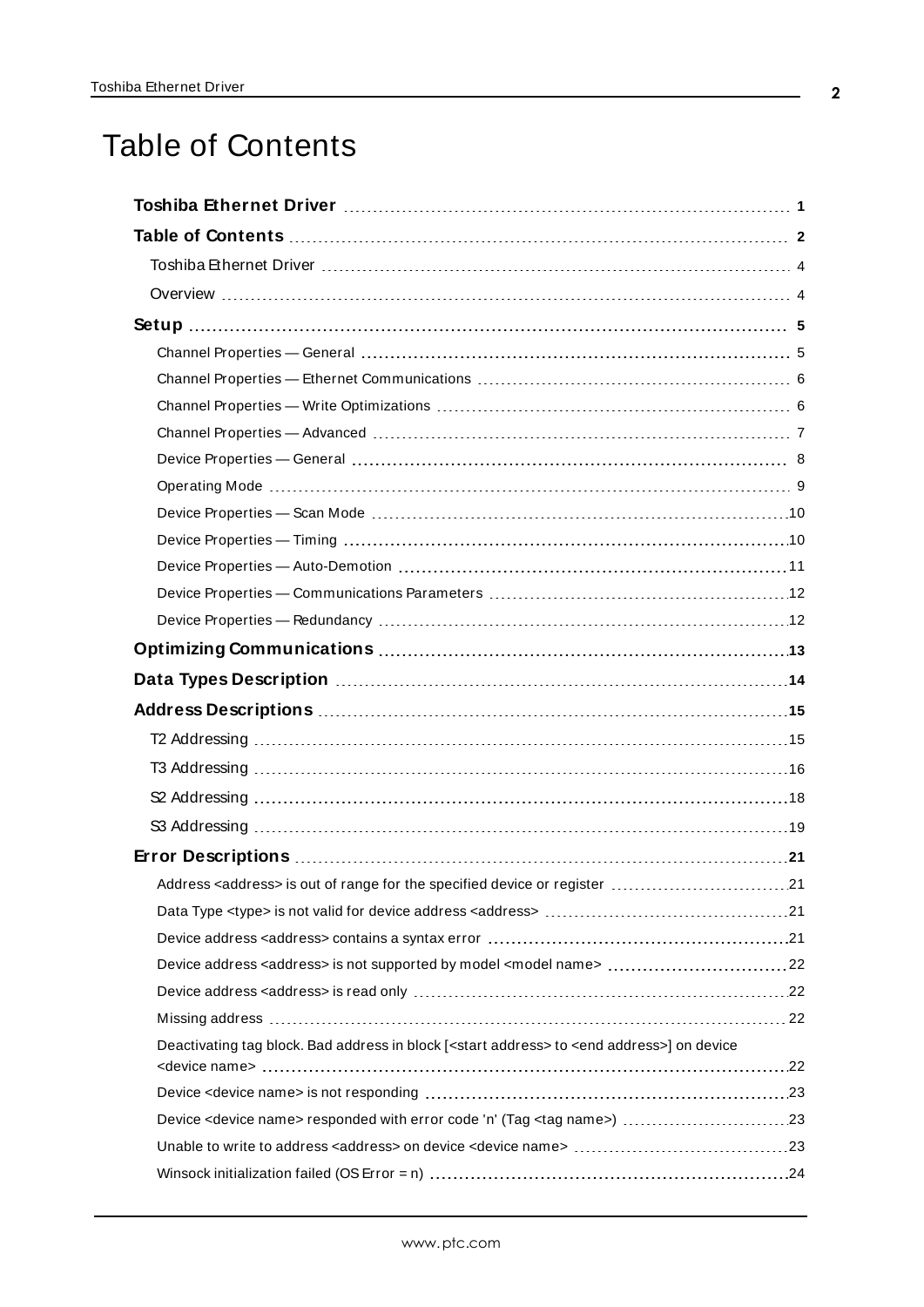| Winsock V1.1 or higher must be installed to use the Toshiba Ethernet Driver 24 |  |
|--------------------------------------------------------------------------------|--|
|                                                                                |  |
|                                                                                |  |
|                                                                                |  |
|                                                                                |  |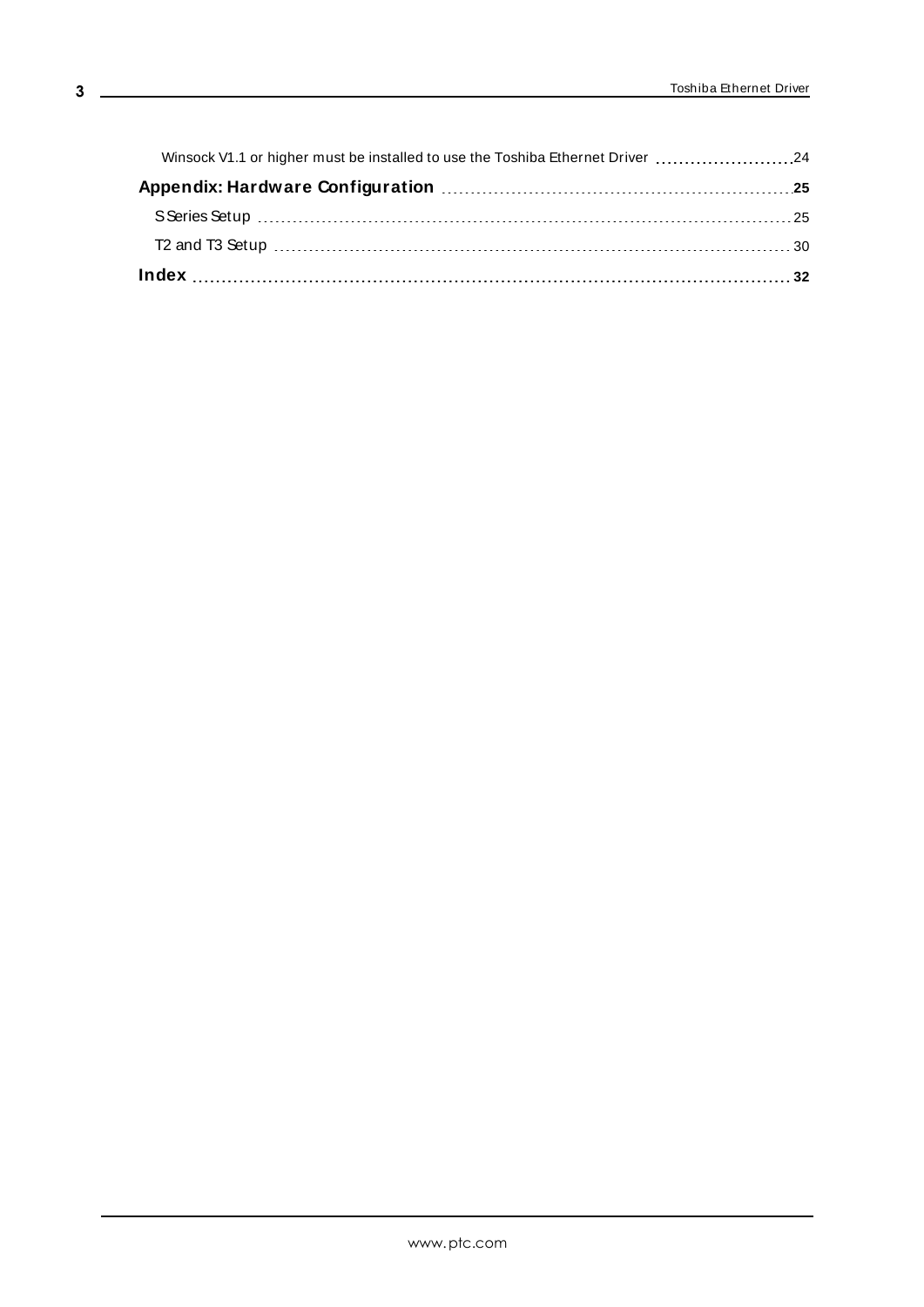#### <span id="page-3-0"></span>**Toshiba Ethernet Driver**

Help version 1.025

#### **CONTENTS**

**[Overview](#page-3-1)** What is the Toshiba Ethernet Driver?

**[Setup](#page-4-0)** How do I configure a specific device to work with this driver?

#### **Optimizing [Communications](#page-12-0)**

How do I get the best performance from the Toshiba Ethernet Driver?

**Data Types [Description](#page-13-0)** What data types does this driver support?

**Address [Descriptions](#page-14-0)** How do I address a data location on a Toshiba device?

#### **Error [Descriptions](#page-20-0)**

What error messages does the Toshiba Ethernet Driver produce?

#### <span id="page-3-1"></span>**Overview**

The Toshiba Ethernet Driver provides a reliable way to connect Toshiba Ethernet devices to OPC client applications; including HMI, SCADA, Historian, MES, ERP, and countless custom applications.

 $\bullet$  It is important to understand the data types and the addressing scheme before using the Toshiba Ethernet Driver in an OPC server software project. For more information, refer to **Data Types [Description](#page-13-0)** and **[Address](#page-14-0) [Descriptions](#page-14-0)**.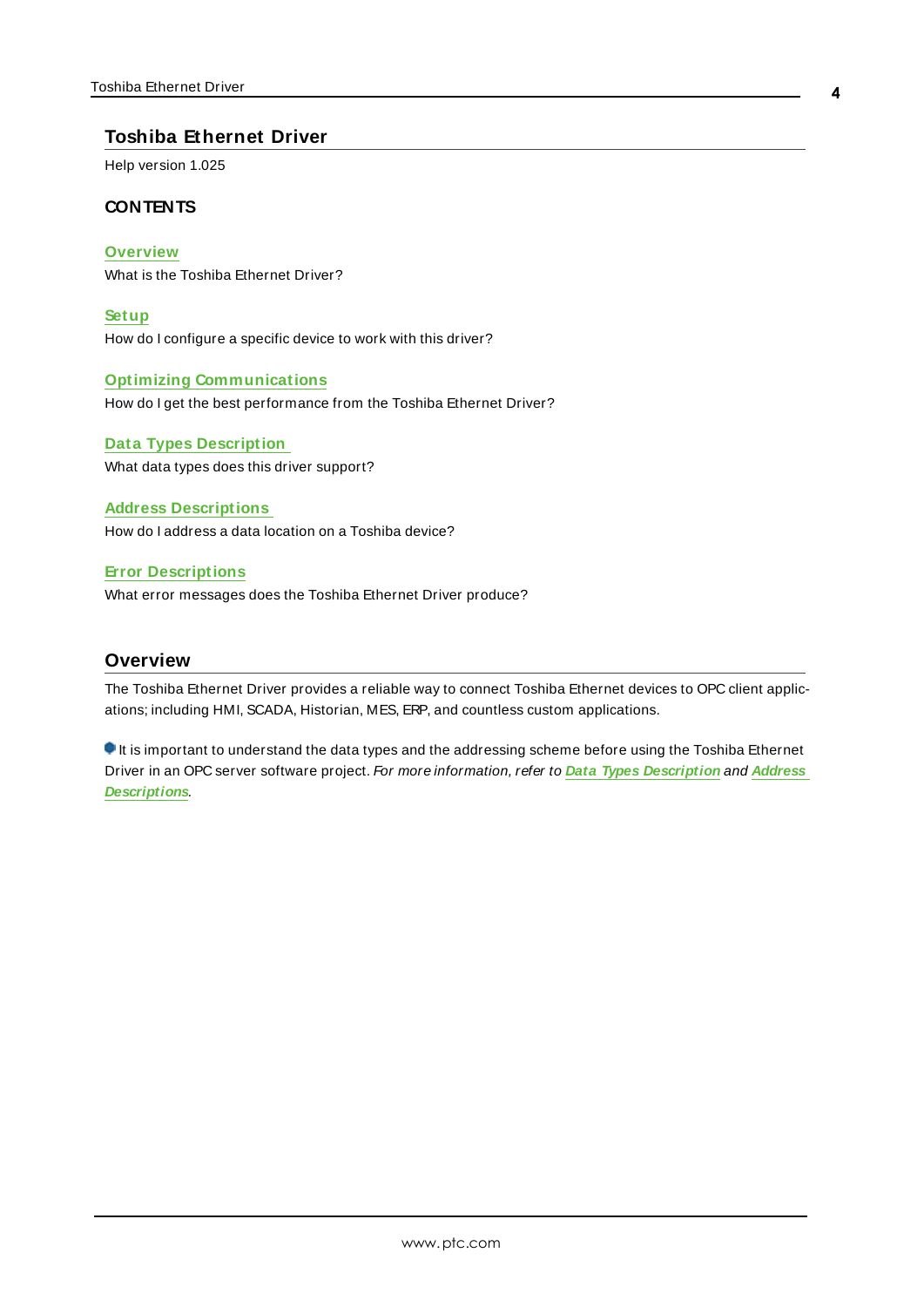## <span id="page-4-0"></span>**Setup**

#### **Supported Devices**

T2, T3, S2, and S3 PLCs with Ethernet option

## **Channel and Device Limits**

The maximum number of channels supported by this driver is 100. The maximum number of devices supported by this driver is 32 per channel.

## <span id="page-4-2"></span>**Device ID**

<span id="page-4-3"></span>This property specifies the device's IPaddress.

#### **Communications Protocol**

Toshiba ASCII Computer Link

**Note:** This driver requires Winsock V1.1 or higher.

#### **Connection Timeout**

This property specifies the time that the driver will wait for a connection to be made with a device. Depending on network load, the connect time may vary with each connection attempt. The default setting is 3 seconds. The valid range is 1 to 30 seconds.

#### **Request Timeout**

This property specifies the time that the driver will wait on a response from the device before giving up and going on to the next request. Longer timeouts only affect performance if a device is not responding. The default setting is 1000 milliseconds. The valid range is 50 to 9999999 milliseconds.

#### **Retry Attempts**

This property specifies the number of times the driver will retry a message before giving up and going on to the next message. The default setting is 3 retries. The valid range is 1 to 10.

# <span id="page-4-1"></span>**Channel Properties — General**

This server supports the use of multiple simultaneous communications drivers. Each protocol or driver used in a server project is called a channel. A server project may consist of many channels with the same communications driver or with unique communications drivers. A channel acts as the basic building block of an OPC link. This group is used to specify general channel properties, such as the identification attributes and operating mode.

| <b>Property Groups</b>          | <b>Identification</b><br>$-1$ |                |
|---------------------------------|-------------------------------|----------------|
| General                         | Name                          |                |
|                                 | Description                   |                |
| Write Optimizations<br>Advanced | Driver                        |                |
|                                 | $\Box$ Diagnostics            |                |
|                                 | <b>Diagnostics Capture</b>    | <b>Disable</b> |

#### **Identification**

**Name**: Specify the user-defined identity of this channel. In each server project, each channel name must be unique. Although names can be up to 256 characters, some client applications have a limited display window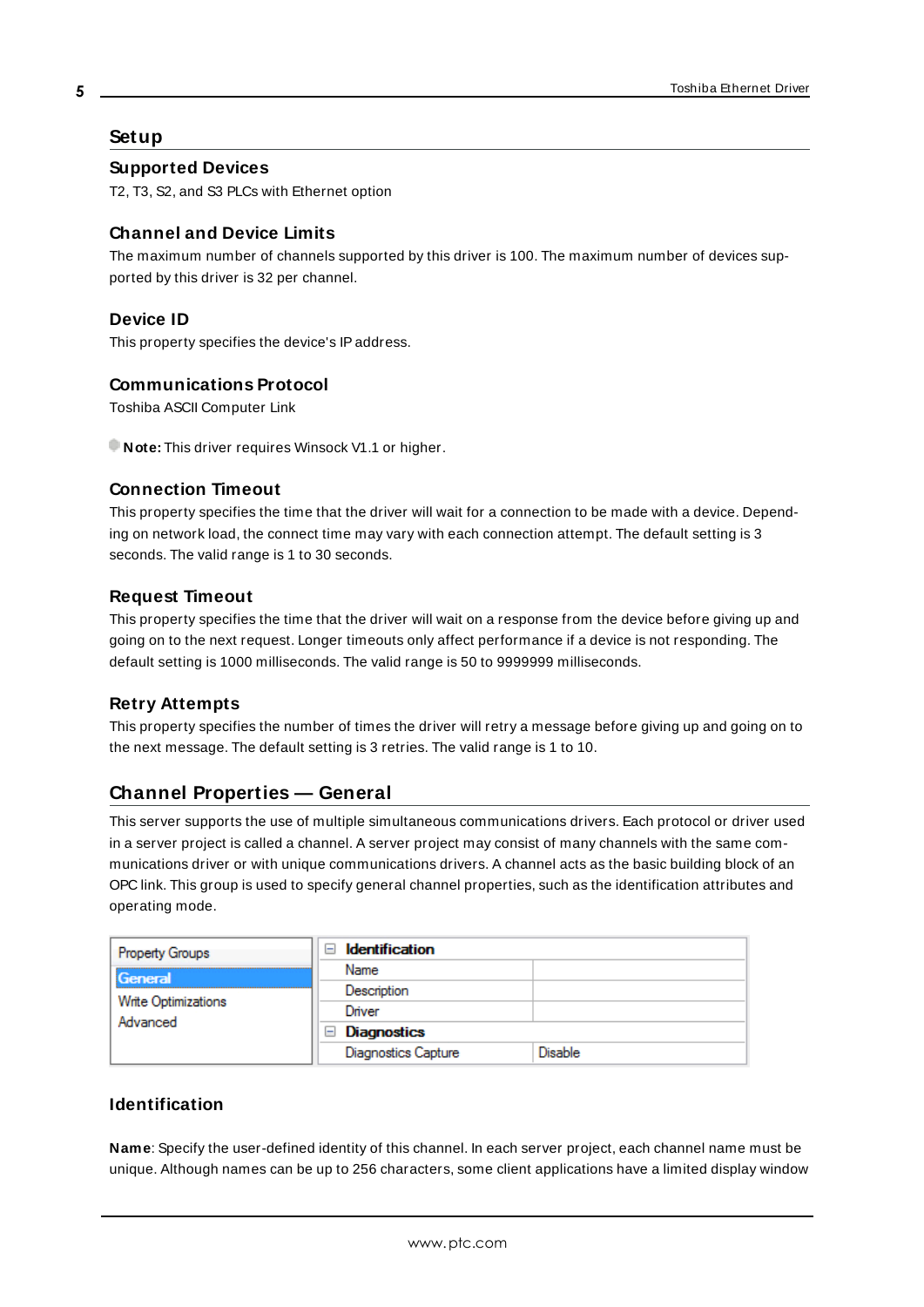when browsing the OPC server's tag space. The channel name is part of the OPC browser information. The property is required for creating a channel.

For information on reserved characters, refer to "How To... Properly Name a Channel, Device, Tag, and Tag Group" in the server help.

**Description**: Specify user-defined information about this channel. Many of these properties, including Description, have an associated system tag.

**Driver**: Specify the protocol / driver for this channel. This property specifies the device driver that was selected during channel creation. It is a disabled setting in the channel properties. The property is required for creating a channel.

**Note**: With the server's online full-time operation, these properties can be changed at any time. This includes changing the channel name to prevent clients from registering data with the server. If a client has already acquired an item from the server before the channel name is changed, the items are unaffected. If, after the channel name has been changed, the client application releases the item and attempts to reacquire using the old channel name, the item is not accepted. Changes to the properties should not be made once a large client application has been developed. Utilize proper user role and privilege management to prevent operators from changing properties or accessing server features.

#### **Diagnostics**

**Diagnostics Capture**: When enabled, this option makes the channel's diagnostic information available to OPC applications allows the usage of statistics tags that provide feedback to client applications regarding the operation of the channel. Because the server's diagnostic features require a minimal amount of overhead processing, it is recommended that they be utilized when needed and disabled when not. The default is disabled.

**Note:** This property is not available if the driver does not support diagnostics.

<span id="page-5-0"></span>For more information, refer to "Communication Diagnostics" and "Statistics Tags" in the server help.

#### **Channel Properties — Ethernet Communications**

Ethernet Communication can be used to communicate with devices.

| <b>Property Groups</b>         | $\Box$ Ethernet Settings |         |  |
|--------------------------------|--------------------------|---------|--|
| General                        | Network Adapter          | Default |  |
| <b>Ethernet Communications</b> |                          |         |  |
| <b>Write Optimizations</b>     |                          |         |  |
| Advanced                       |                          |         |  |

#### **Ethernet Settings**

**Network Adapter**: Specify the network adapter to bind. When left blank or Default is selected, the operating system selects the default adapter.

#### <span id="page-5-1"></span>**Channel Properties — Write Optimizations**

The server must ensure that the data written from the client application gets to the device on time. Given this goal, the server provides optimization properties to meet specific needs or improve application responsiveness.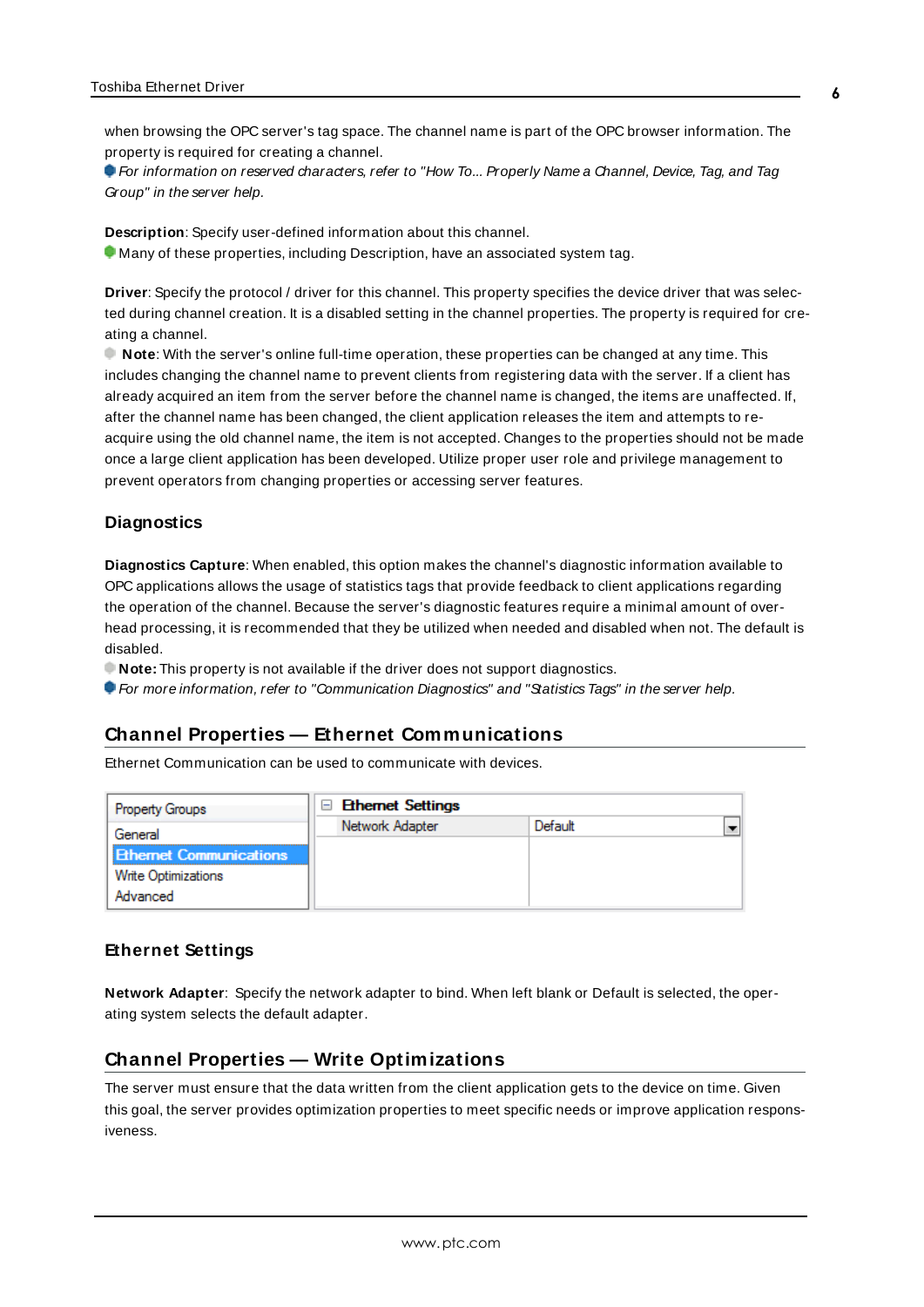| <b>Property Groups</b>     | <b>Write Optimizations</b> |                                      |
|----------------------------|----------------------------|--------------------------------------|
| General                    | <b>Optimization Method</b> | Write Only Latest Value for All Tags |
|                            | Duty Cycle                 |                                      |
| <b>Write Optimizations</b> |                            |                                      |

#### **Write Optimizations**

**Optimization Method**: Controls how write data is passed to the underlying communications driver. The options are:

- <sup>l</sup> **Write All Values for All Tags**: This option forces the server to attempt to write every value to the controller. In this mode, the server continues to gather write requests and add them to the server's internal write queue. The server processes the write queue and attempts to empty it by writing data to the device as quickly as possible. This mode ensures that everything written from the client applications is sent to the target device. This mode should be selected if the write operation order or the write item's content must uniquely be seen at the target device.
- <sup>l</sup> **Write Only Latest Value for Non-Boolean Tags**: Many consecutive writes to the same value can accumulate in the write queue due to the time required to actually send the data to the device. If the server updates a write value that has already been placed in the write queue, far fewer writes are needed to reach the same final output value. In this way, no extra writes accumulate in the server's queue. When the user stops moving the slide switch, the value in the device is at the correct value at virtually the same time. As the mode states, any value that is not a Boolean value is updated in the server's internal write queue and sent to the device at the next possible opportunity. This can greatly improve the application performance.

**Note**: This option does not attempt to optimize writes to Boolean values. It allows users to optimize the operation of HMI data without causing problems with Boolean operations, such as a momentary push button.

**• Write Only Latest Value for All Tags**: This option takes the theory behind the second optimization mode and applies it to all tags. It is especially useful if the application only needs to send the latest value to the device. This mode optimizes all writes by updating the tags currently in the write queue before they are sent. This is the default mode.

**Duty Cycle**: is used to control the ratio of write to read operations. The ratio is always based on one read for every one to ten writes. The duty cycle is set to ten by default, meaning that ten writes occur for each read operation. Although the application is performing a large number of continuous writes, it must be ensured that read data is still given time to process. A setting of one results in one read operation for every write operation. If there are no write operations to perform, reads are processed continuously. This allows optimization for applications with continuous writes versus a more balanced back and forth data flow. **Note**: It is recommended that the application be characterized for compatibility with the write optimization enhancements before being used in a production environment.

# <span id="page-6-0"></span>**Channel Properties — Advanced**

This group is used to specify advanced channel properties. Not all drivers support all properties; so the Advanced group does not appear for those devices.

| <b>Property Groups</b> | $\Box$ Non-Normalized Float Handling |                   |  |
|------------------------|--------------------------------------|-------------------|--|
| General                | <b>Floating-Point Values</b>         | Replace with Zero |  |
| Write Optimizations    | <b>Inter-Device Delay</b>            |                   |  |
| Advanced               | Inter-Device Delay (ms)              |                   |  |
|                        |                                      |                   |  |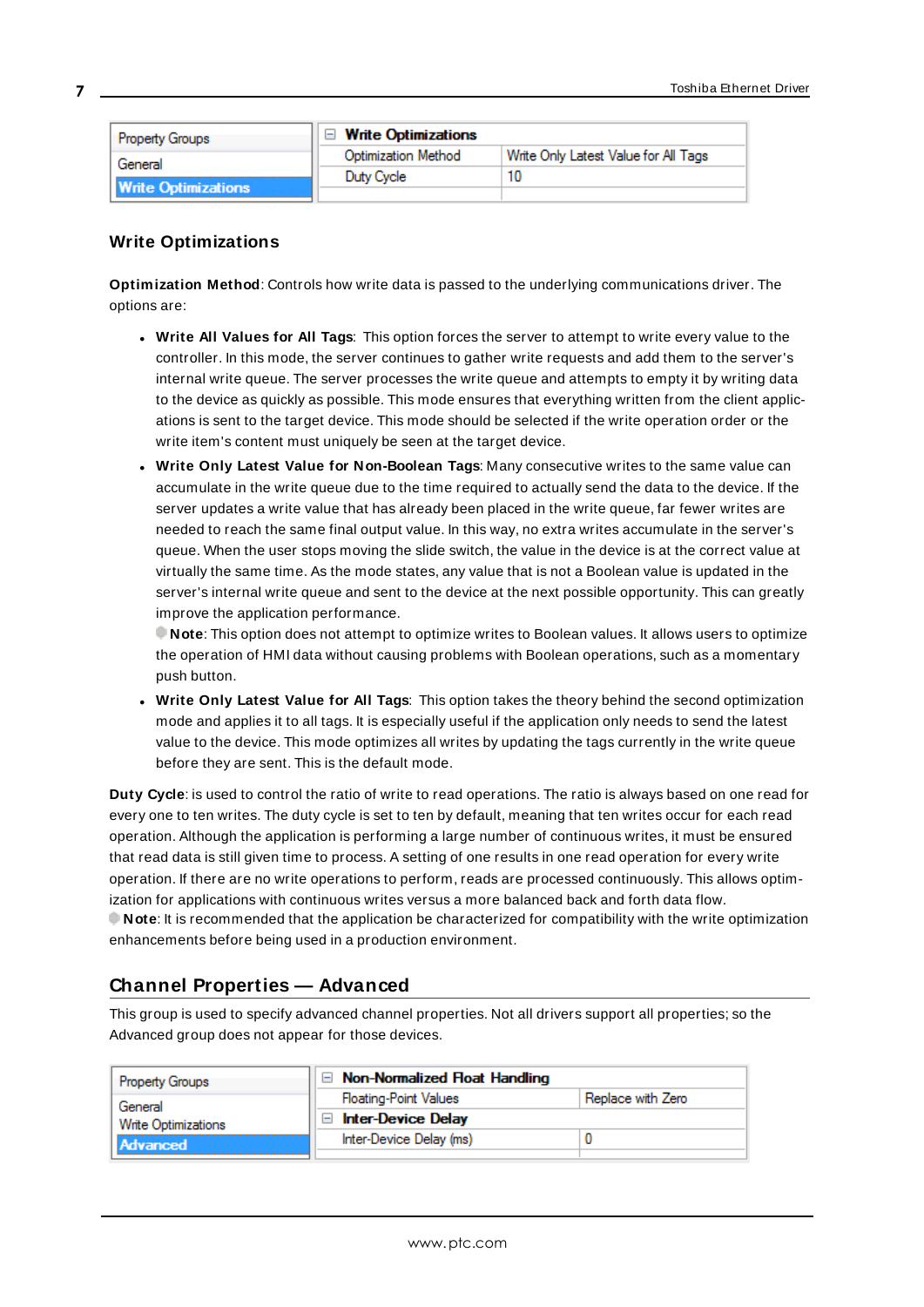**Non-Normalized Float Handling**: A non-normalized value is defined as Infinity, Not-a-Number (NaN), or as a Denormalized Number. The default is Replace with Zero. Drivers that have native float handling may default to Unmodified. Non-normalized float handling allows users to specify how a driver handles non-normalized IEEE-754 floating point data. Descriptions of the options are as follows:

- <sup>l</sup> **Replace with Zero**: This option allows a driver to replace non-normalized IEEE-754 floating point values with zero before being transferred to clients.
- <sup>l</sup> **Unmodified**: This option allows a driver to transfer IEEE-754 denormalized, normalized, non-number, and infinity values to clients without any conversion or changes.

**Note:** This property is not available if the driver does not support floating-point values or if it only supports the option that is displayed. According to the channel's float normalization setting, only real-time driver tags (such as values and arrays) are subject to float normalization. For example, EFM data is not affected by this setting.

**For more information on the floating-point values, refer to "How To ... Work with Non-Normalized Floating-**Point Values" in the server help.

**Inter-Device Delay**: Specify the amount of time the communications channel waits to send new requests to the next device after data is received from the current device on the same channel. Zero (0) disables the delay.

<span id="page-7-0"></span>**Note:** This property is not available for all drivers, models, and dependent settings.

#### **Device Properties — General**

A device represents a single target on a communications channel. If the driver supports multiple controllers, users must enter a device ID for each controller.

| Property Groups | <b>Identification</b><br>8 |         |
|-----------------|----------------------------|---------|
| General         | Name                       |         |
| Scan Mode       | Description                |         |
|                 | Channel Assignment         |         |
|                 | Driver                     |         |
|                 | Model                      |         |
|                 | <b>ID</b> Format           | Decimal |
|                 | ID                         |         |

#### <span id="page-7-1"></span>**Identification**

**Name**: Specify the name of the device. It is a logical user-defined name that can be up to 256 characters long and may be used on multiple channels.

**Note**: Although descriptive names are generally a good idea, some OPC client applications may have a limited display window when browsing the OPC server's tag space. The device name and channel name become part of the browse tree information as well. Within an OPC client, the combination of channel name and device name would appear as "ChannelName.DeviceName".

For more information, refer to "How To... Properly Name a Channel, Device, Tag, and Tag Group" in server help.

**Description**: Specify the user-defined information about this device.

**Many of these properties, including Description, have an associated system tag.**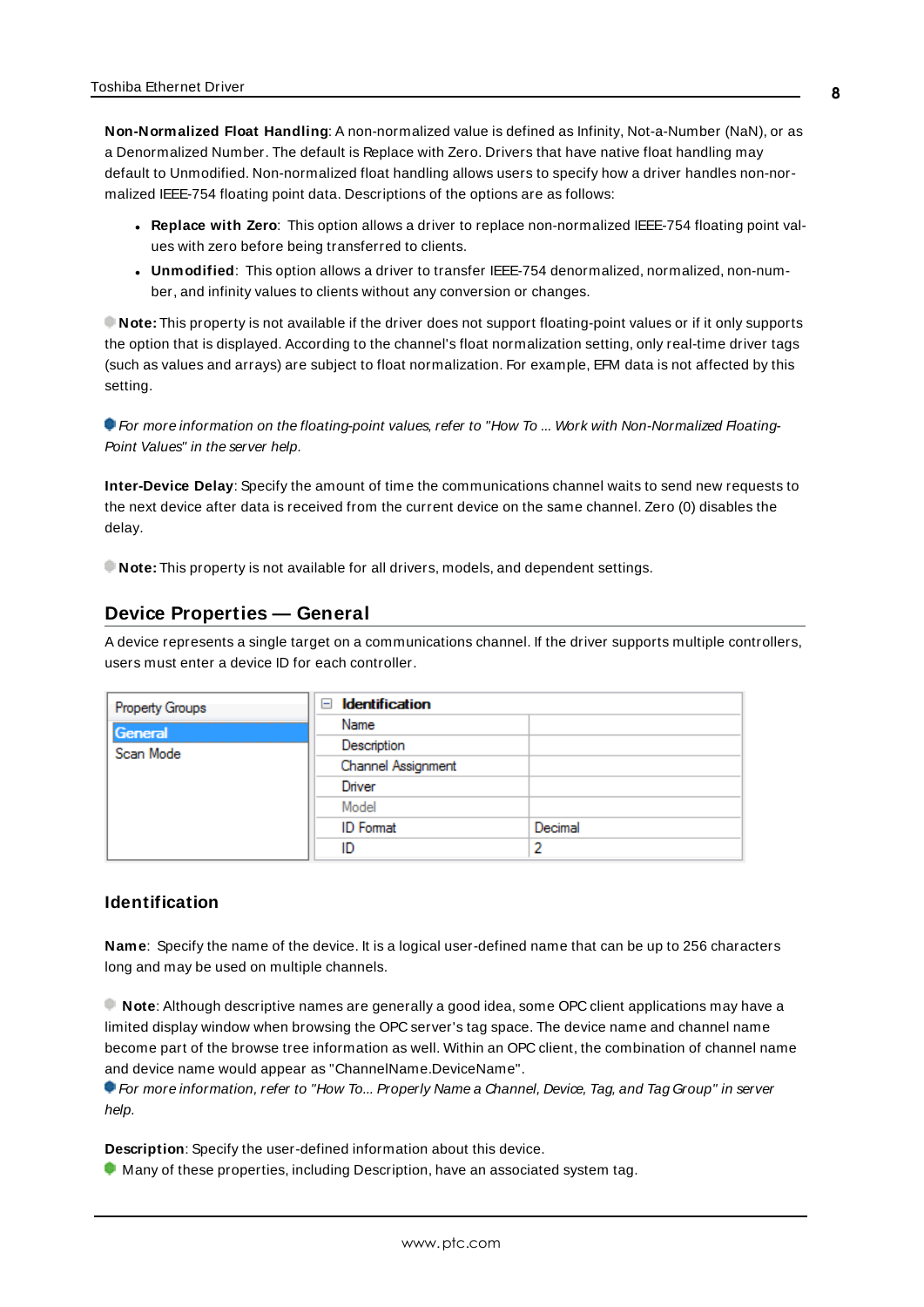<span id="page-8-3"></span><span id="page-8-1"></span>**Channel Assignment**: Specify the user-defined name of the channel to which this device currently belongs.

<span id="page-8-5"></span>**Driver**: Selected protocol driver for this device.

**Model**: Specify the type of device that is associated with this ID. The contents of the drop-down menu depend on the type of communications driver being used. Models that are not supported by a driver are disabled. If the communications driver supports multiple device models, the model selection can only be changed when there are no client applications connected to the device.

**Note:** If the communication driver supports multiple models, users should try to match the model selection to the physical device. If the device is not represented in the drop-down menu, select a model that conforms closest to the target device. Some drivers support a model selection called "Open," which allows users to communicate without knowing the specific details of the target device. For more information, refer to the driver help documentation.

<span id="page-8-4"></span>**ID**: Specify the device's driver-specific station or node. The type of ID entered depends on the communications driver being used. For many communication drivers, the ID is a numeric value. Drivers that support a Numeric ID provide users with the option to enter a numeric value whose format can be changed to suit the needs of the application or the characteristics of the selected communications driver. The format is set by the driver by default. Options include Decimal, Octal, and Hexadecimal.

**Note**: If the driver is Ethernet-based or supports an unconventional station or node name, the device's TCP/IPaddress may be used as the device ID. TCP/IPaddresses consist of four values that are separated by periods, with each value in the range of 0 to 255. Some device IDs are string based. There may be additional properties to configure within the ID field, depending on the driver. For more information, refer to the driver's help documentation.

## <span id="page-8-0"></span>**Operating Mode**

| <b>Property Groups</b> | Identification        |        |
|------------------------|-----------------------|--------|
| General                | $\Box$ Operating Mode |        |
| Scan Mode              | Data Collection       | Enable |
|                        | Simulated             | No     |

<span id="page-8-2"></span>**Data Collection**: This property controls the device's active state. Although device communications are enabled by default, this property can be used to disable a physical device. Communications are not attempted when a device is disabled. From a client standpoint, the data is marked as invalid and write operations are not accepted. This property can be changed at any time through this property or the device system tags.

<span id="page-8-6"></span>**Simulated**: Place the device into or out of Simulation Mode. In this mode, the driver does not attempt to communicate with the physical device, but the server continues to return valid OPC data. Simulated stops physical communications with the device, but allows OPC data to be returned to the OPC client as valid data. While in Simulation Mode, the server treats all device data as reflective: whatever is written to the simulated device is read back and each OPC item is treated individually. The item's memory map is based on the group Update Rate. The data is not saved if the server removes the item (such as when the server is reinitialized). The default is No.

**Notes:**

1. This System tag (\_Simulated) is read only and cannot be written to for runtime protection. The System tag allows this property to be monitored from the client.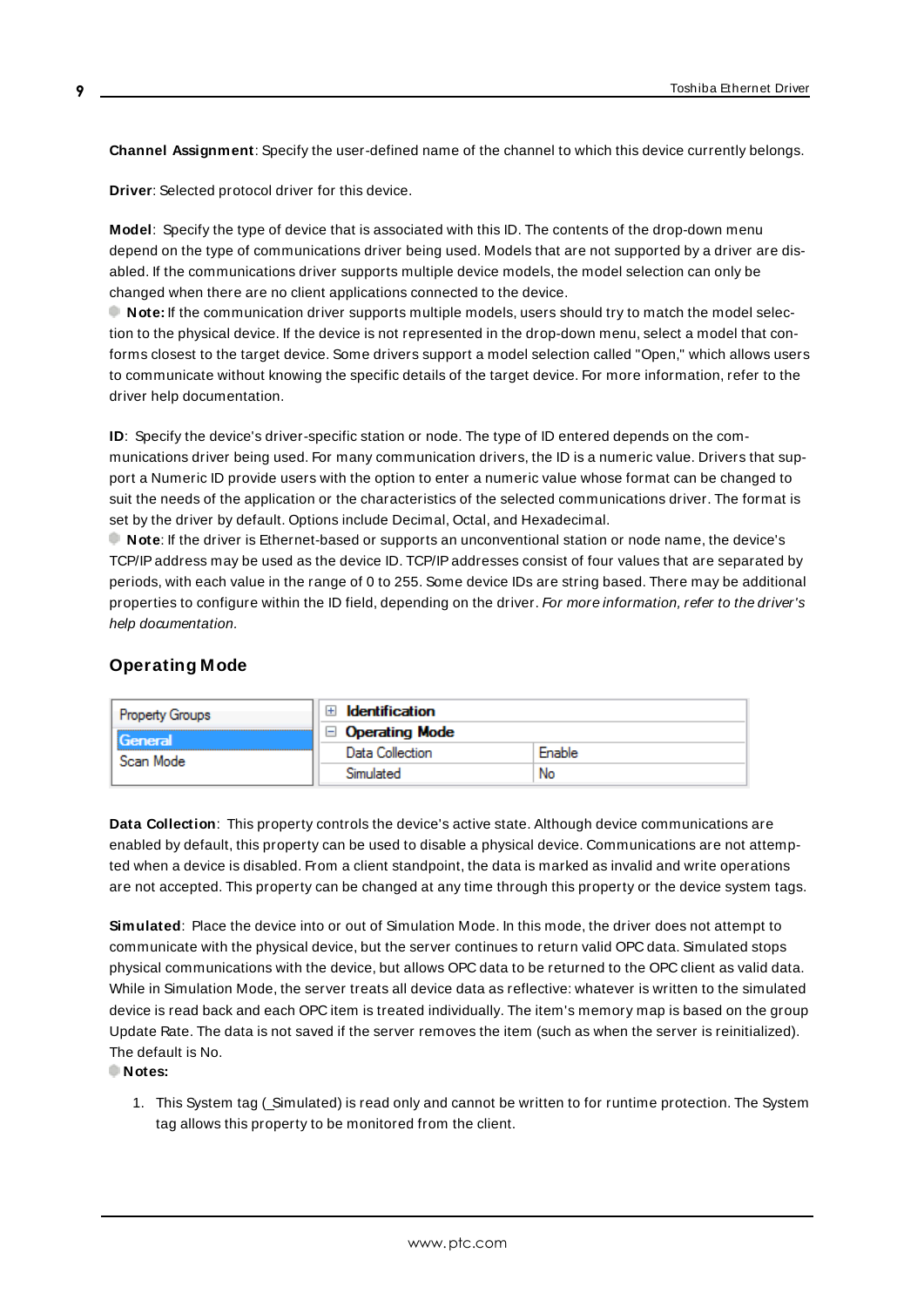2. In Simulation mode, the item's memory map is based on client update rate(s) (Group Update Rate for OPC clients or Scan Rate for native and DDEinterfaces). This means that two clients that reference the same item with different update rates return different data.

 Simulation Mode is for test and simulation purposes only. It should never be used in a production environment.

#### <span id="page-9-0"></span>**Device Properties — Scan Mode**

The Scan Mode specifies the subscribed-client requested scan rate for tags that require device communications. Synchronous and asynchronous device reads and writes are processed as soon as possible; unaffected by the Scan Mode properties.

| <b>Property Groups</b> | $\Box$ Scan Mode           |                                       |
|------------------------|----------------------------|---------------------------------------|
| General                | Scan Mode                  | Respect Client-Specified Scan Rate  - |
| Scan Mode              | Initial Updates from Cache | Disable                               |
|                        |                            |                                       |

<span id="page-9-6"></span>**Scan Mode**: Specify how tags in the device are scanned for updates sent to subscribing clients. Descriptions of the options are:

- <sup>l</sup> **Respect Client-Specified Scan Rate**: This mode uses the scan rate requested by the client.
- <sup>l</sup> **Request Data No Faster than Scan Rate**: This mode specifies the value set as the maximum scan rate. The valid range is 10 to 99999990 milliseconds. The default is 1000 milliseconds. **Note**: When the server has an active client and items for the device and the scan rate value is increased, the changes take effect immediately. When the scan rate value is decreased, the changes do not take effect until all client applications have been disconnected.
- <sup>l</sup> **Request All Data at Scan Rate**: This mode forces tags to be scanned at the specified rate for subscribed clients. The valid range is 10 to 99999990 milliseconds. The default is 1000 milliseconds.
- <span id="page-9-3"></span><sup>l</sup> **Do Not Scan, Demand Poll Only**: This mode does not periodically poll tags that belong to the device nor perform a read to get an item's initial value once it becomes active. It is the OPC client's responsibility to poll for updates, either by writing to the \_DemandPoll tag or by issuing explicit device reads for individual items. For more information, refer to "Device Demand Poll" in server help.
- <span id="page-9-5"></span><sup>l</sup> **Respect Tag-Specified Scan Rate**: This mode forces static tags to be scanned at the rate specified in their static configuration tag properties. Dynamic tags are scanned at the client-specified scan rate.

<span id="page-9-4"></span>**Initial Updates from Cache**: When enabled, this option allows the server to provide the first updates for newly activated tag references from stored (cached) data. Cache updates can only be provided when the new item reference shares the same address, scan rate, data type, client access, and scaling properties. A device read is used for the initial update for the first client reference only. The default is disabled; any time a client activates a tag reference the server attempts to read the initial value from the device.

## <span id="page-9-2"></span><span id="page-9-1"></span>**Device Properties — Timing**

The device Timing properties allow the driver's response to error conditions to be tailored to fit the application's needs. In many cases, the environment requires changes to these properties for optimum performance. Factors such as electrically generated noise, modem delays, and poor physical connections can influence how many errors or timeouts a communications driver encounters. Timing properties are specific to each configured device.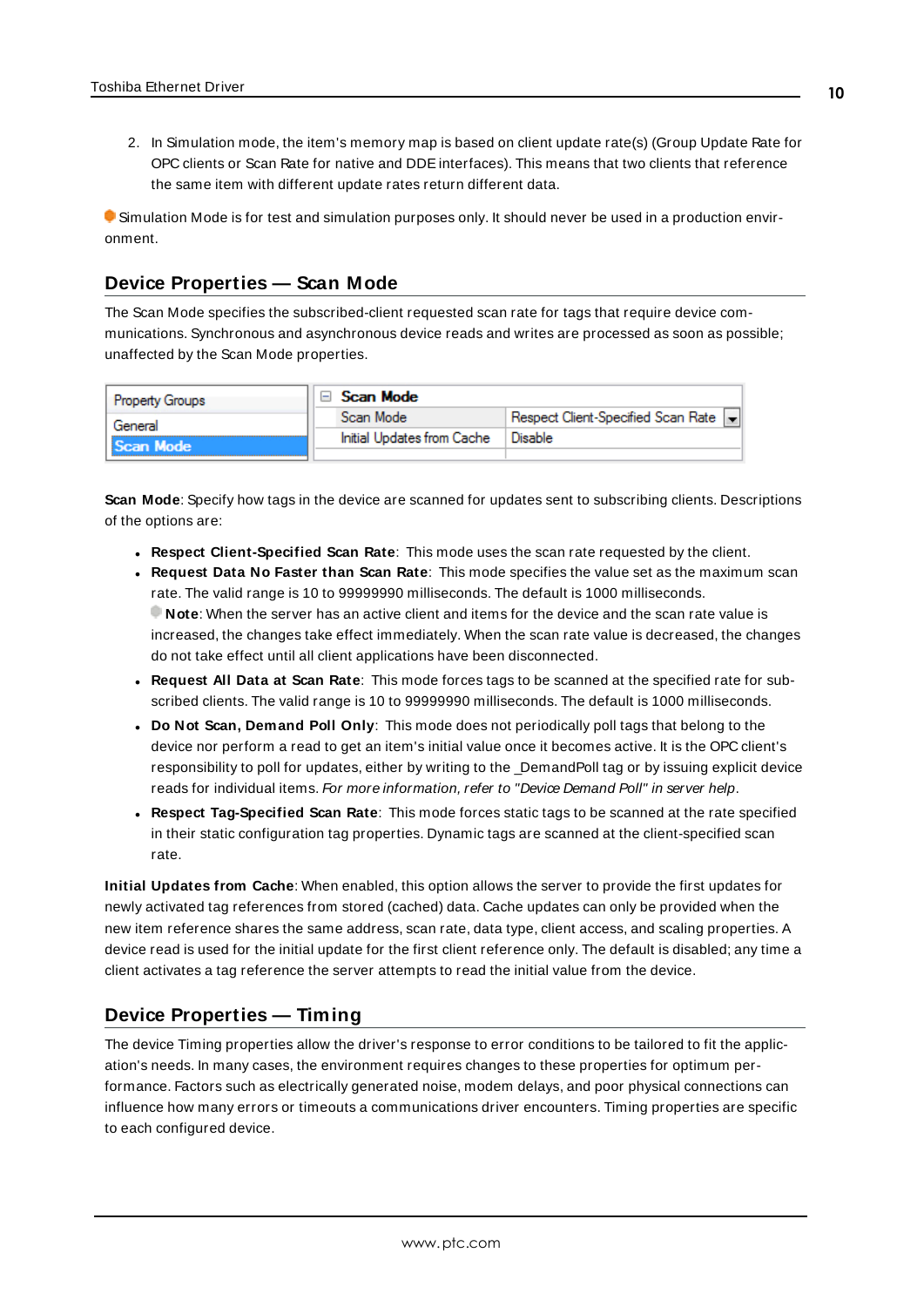| Property Groups | $\Box$ Communication Timeouts |      |
|-----------------|-------------------------------|------|
| General         | Connect Timeout (s)           |      |
| Scan Mode       | Request Timeout (ms)          | 1000 |
| Timing          | Attempts Before Timeout       |      |
|                 | Timing                        |      |
| Redundancy      | Inter-Request Delay (ms)      |      |

#### <span id="page-10-2"></span>**Communications Timeouts**

**Connect Timeout**: This property (which is used primarily by Ethernet based drivers) controls the amount of time required to establish a socket connection to a remote device. The device's connection time often takes longer than normal communications requests to that same device. The valid range is 1 to 30 seconds. The default is typically 3 seconds, but can vary depending on the driver's specific nature. If this setting is not supported by the driver, it is disabled.

**Note**: Due to the nature of UDPconnections, the connection timeout setting is not applicable when communicating via UDP.

<span id="page-10-4"></span>**Request Timeout**: Specify an interval used by all drivers to determine how long the driver waits for a response from the target device to complete. The valid range is 50 to 9,999,999 milliseconds (167.6667 minutes). The default is usually 1000 milliseconds, but can vary depending on the driver. The default timeout for most serial drivers is based on a baud rate of 9600 baud or better. When using a driver at lower baud rates, increase the timeout to compensate for the increased time required to acquire data.

<span id="page-10-1"></span>**Attempts Before Timeout**: Specify how many times the driver issues a communications request before considering the request to have failed and the device to be in error. The valid range is 1 to 10. The default is typically 3, but can vary depending on the driver's specific nature. The number of attempts configured for an application depends largely on the communications environment. This property applies to both connection attempts and request attempts.

## <span id="page-10-3"></span>**Timing**

**Inter-Request Delay**: Specify how long the driver waits before sending the next request to the target device. It overrides the normal polling frequency of tags associated with the device, as well as one-time reads and writes. This delay can be useful when dealing with devices with slow turnaround times and in cases where network load is a concern. Configuring a delay for a device affects communications with all other devices on the channel. It is recommended that users separate any device that requires an interrequest delay to a separate channel if possible. Other communications properties (such as communication serialization) can extend this delay. The valid range is 0 to 300,000 milliseconds; however, some drivers may limit the maximum value due to a function of their particular design. The default is 0, which indicates no delay between requests with the target device.

<span id="page-10-0"></span>**Note**: Not all drivers support Inter-Request Delay. This setting does not appear if it is not available.

# **Device Properties — Auto-Demotion**

The Auto-Demotion properties can temporarily place a device off-scan in the event that a device is not responding. By placing a non-responsive device offline for a specific time period, the driver can continue to optimize its communications with other devices on the same channel. After the time period has been reached, the driver re-attempts to communicate with the non-responsive device. If the device is responsive, the device is placed on-scan; otherwise, it restarts its off-scan time period.

**11**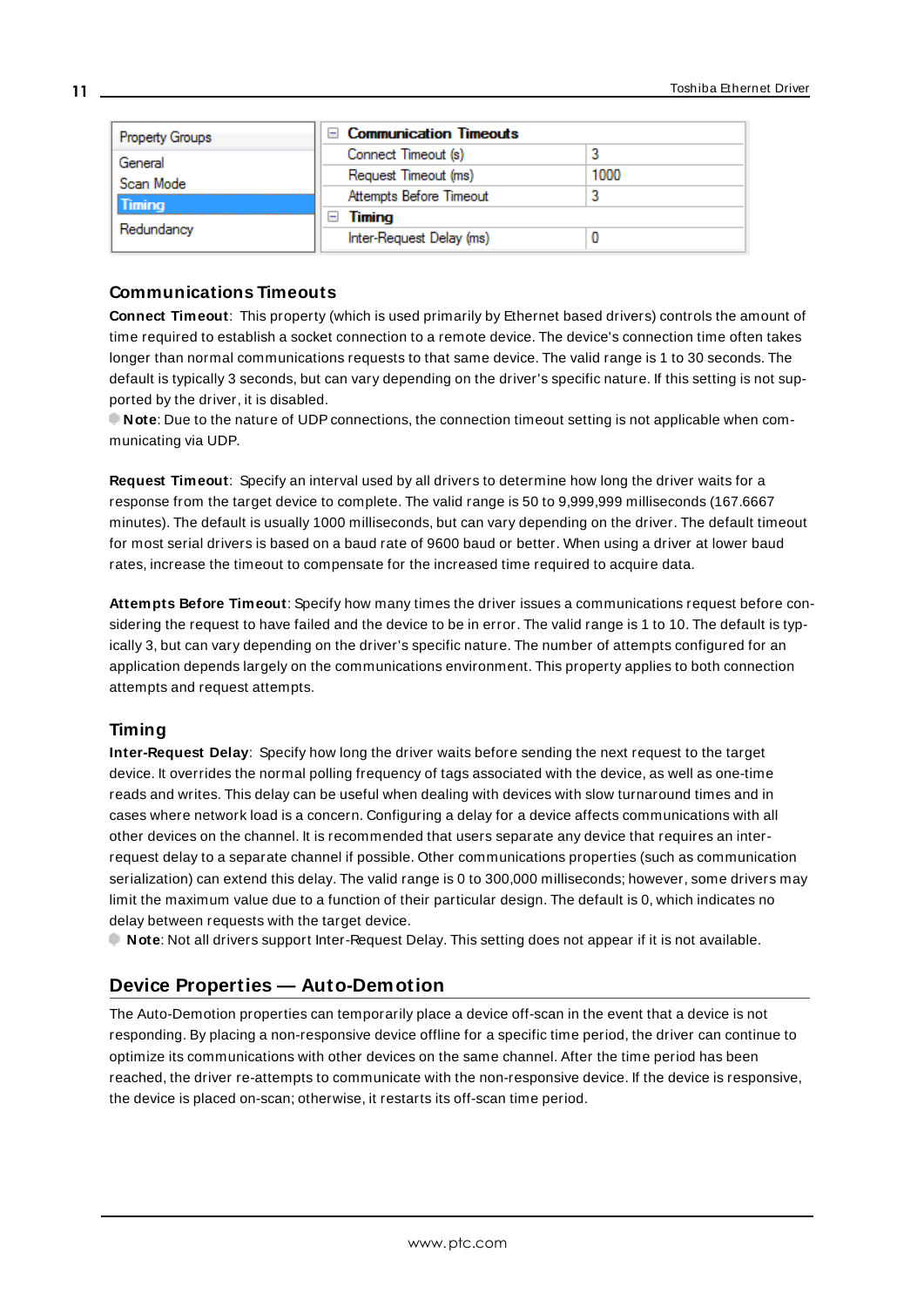| <b>Property Groups</b> | <b>Auto-Demotion</b>          |               |  |
|------------------------|-------------------------------|---------------|--|
| General                | Demote on Failure             | <b>Enable</b> |  |
| Scan Mode              | Timeouts to Demote            |               |  |
| Timina                 | Demotion Period (ms)          | 10000         |  |
| <b>Auto-Demotion</b>   | Discard Requests when Demoted | Disable       |  |
|                        |                               |               |  |

<span id="page-11-2"></span>**Demote on Failure**: When enabled, the device is automatically taken off-scan until it is responding again. **Tip**: Determine when a device is off-scan by monitoring its demoted state using the \_AutoDemoted system tag.

<span id="page-11-6"></span>**Timeouts to Demote**: Specify how many successive cycles of request timeouts and retries occur before the device is placed off-scan. The valid range is 1 to 30 successive failures. The default is 3.

<span id="page-11-3"></span>**Demotion Period**: Indicate how long the device should be placed off-scan when the timeouts value is reached. During this period, no read requests are sent to the device and all data associated with the read requests are set to bad quality. When this period expires, the driver places the device on-scan and allows for another attempt at communications. The valid range is 100 to 3600000 milliseconds. The default is 10000 milliseconds.

<span id="page-11-4"></span>**Discard Requests when Demoted**: Select whether or not write requests should be attempted during the off-scan period. Disable to always send write requests regardless of the demotion period. Enable to discard writes; the server automatically fails any write request received from a client and does not post a message to the Event Log.

# <span id="page-11-0"></span>**Device Properties — Communications Parameters**

| <b>Property Groups</b>           | <b>Communications Parameters</b><br>$\blacksquare$ |     |
|----------------------------------|----------------------------------------------------|-----|
| General                          | Maximum Request Size (bytes)                       | 256 |
| Scan Mode                        |                                                    |     |
|                                  |                                                    |     |
| <b>Communications Parameters</b> |                                                    |     |

<span id="page-11-5"></span><span id="page-11-1"></span>**Port**: Configure the Ethernet port to be used when connecting to the device.

# **Device Properties — Redundancy**

| <b>Property Groups</b>     | Redundancy<br>$=$      |                                    |
|----------------------------|------------------------|------------------------------------|
| General                    | Secondary Path         | <b>Channel Device1</b><br>$\cdots$ |
| Scan Mode                  | <b>Operating Mode</b>  | Switch On Failure                  |
| Timing                     | Monitor Item           |                                    |
| Auto-Demotion              | Monitor Interval (s)   | 300                                |
| Tag Generation             | Return to Primary ASAP | Yes                                |
| <b>Tag Import Settings</b> |                        |                                    |
| Redundancy                 |                        |                                    |
|                            |                        |                                    |

Redundancy is available with the Media-Level Redundancy Plug-In.

Consult the website, a sales representative, or the **user [manual](https://www.kepware.com/getattachment/35461efd-b53a-4219-a109-a89fad20b230/media-level-redundancy-manual.pdf)** for more information.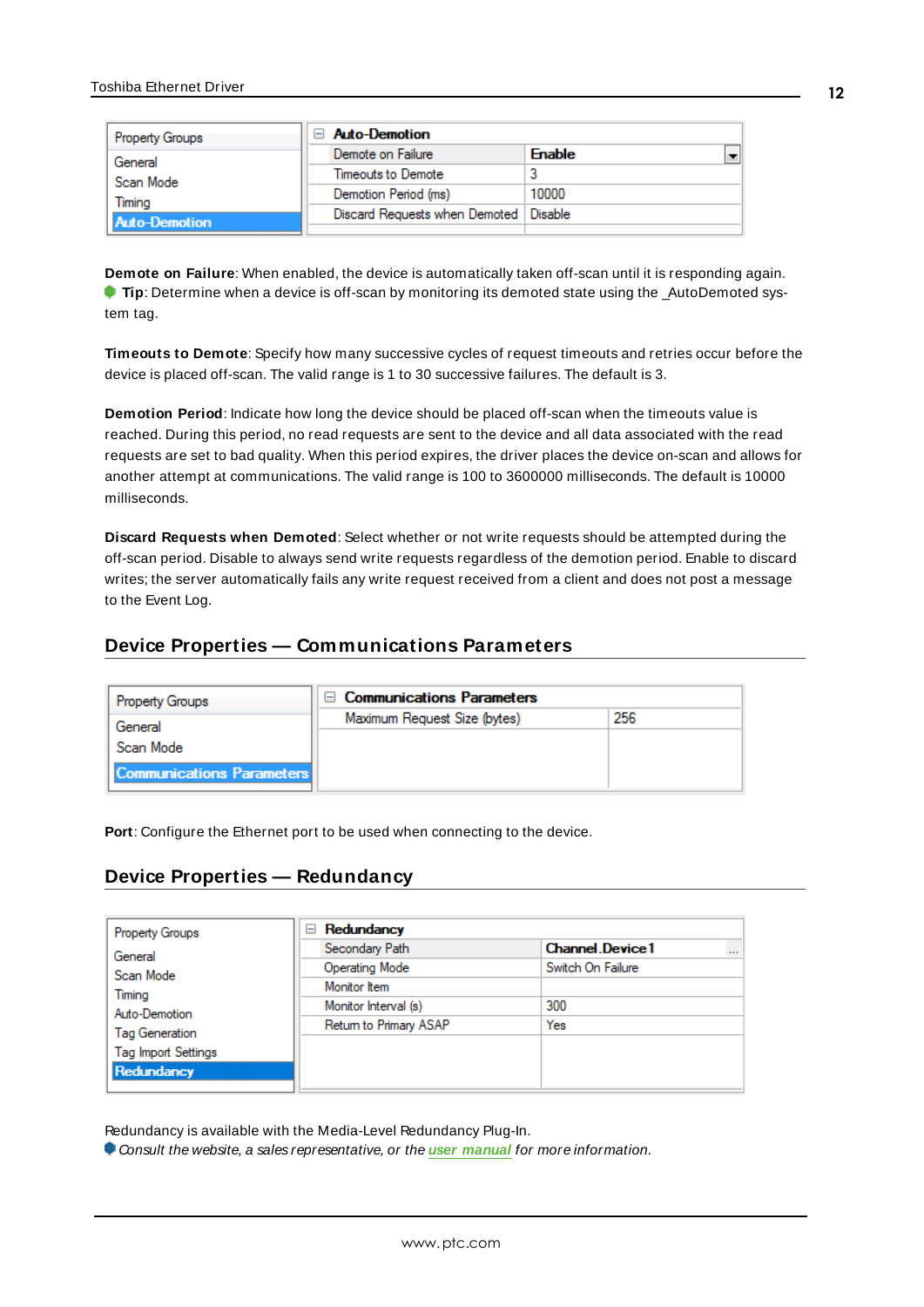# <span id="page-12-0"></span>**Optimizing Communications**

The Toshiba Ethernet Driver has been designed to provide the best performance with the least amount of impact on the system's overall performance. While the Toshiba Ethernet Driver is fast, there are a couple of guidelines that can be used to control and optimize the application and gain maximum performance. This server refers to communications protocols like Toshiba Ethernet as a channel.

Each channel defined in the application represents a separate path of execution in the server. Once a channel has been defined, a series of devices must then be defined under that channel. Each of these devices represents a single Toshiba Ethernet controller from which data will be collected. While this approach to defining the application will provide a high level of performance, it won't take full advantage of the Toshiba Ethernet Driver or the network. An example of how the application may appear when configured using a single channel is shown below.



Each device appears under a single Toshiba Ethernet channel. In this configuration, the driver must move from one device to the next as quickly as possible to gather information at an effective rate. As more devices are added or more information is  $\frac{1}{2}$  Device2 requested from a single device, the overall update rate begins to suffer.

If the Toshiba Ethernet Driver could only define one single channel, then the example shown above would be the only option available; however, the Toshiba Ethernet Driver can define up to 100 channels. Using multiple channels distributes the data collection workload by simultaneously issuing multiple requests to the network. An example of how the same application may appear when configured using multiple channels to improve performance is shown below.



Each device can be defined under its own channel. In this configuration, a single path of execution is dedicated to the task of gathering data from each device. If the application has 100 or fewer channels, it can be optimized how it is shown here.

 $T$  Device1 The performance will improve even if the application has more channels. While fewer channels may be ideal, the application will still benefit from additional channels. Although spreading the device load across all channels will cause the server **the movement of the move from device to device again, it can now do so with far less devices to pro**cess on a single channel.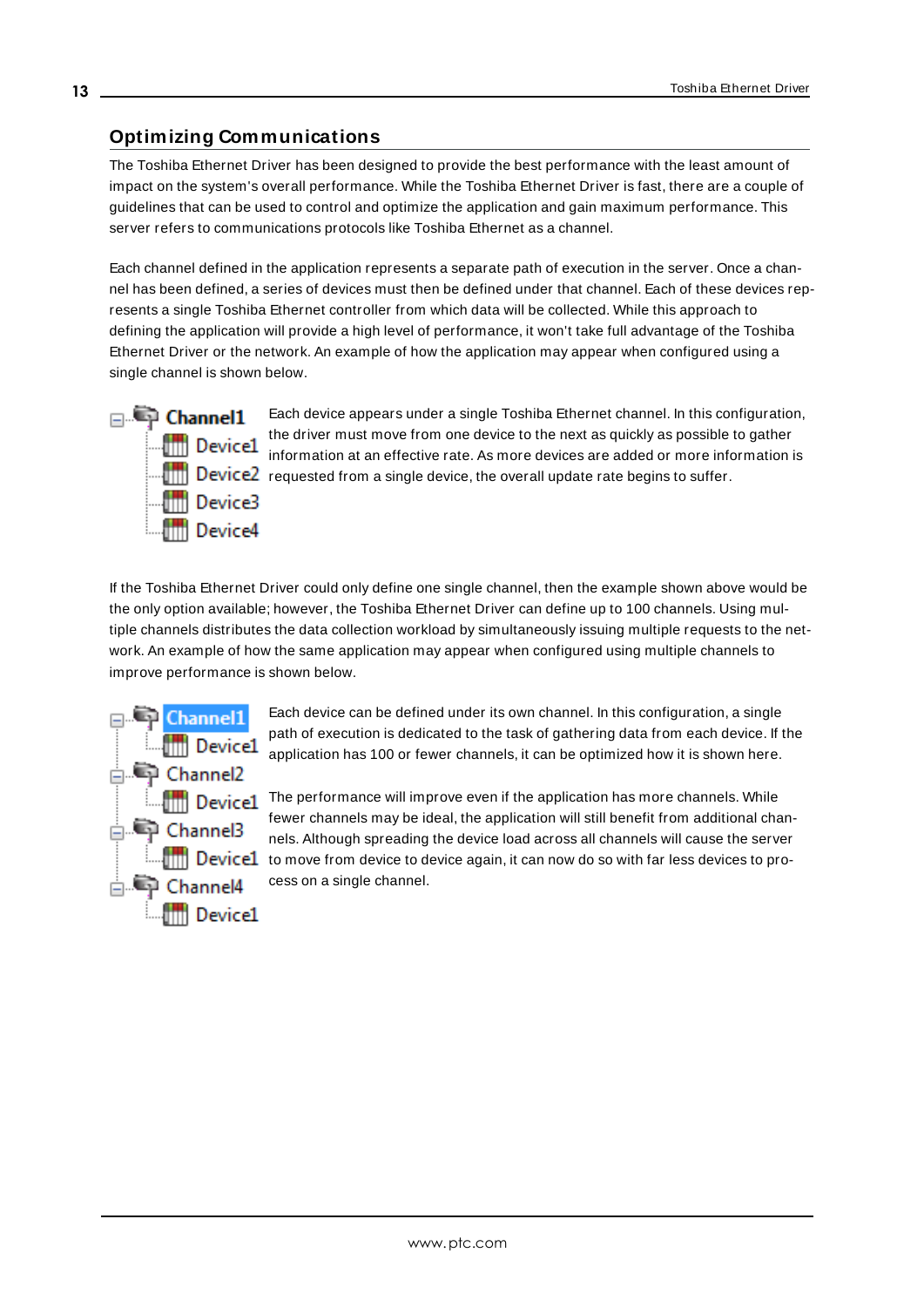# <span id="page-13-0"></span>**Data Types Description**

<span id="page-13-5"></span><span id="page-13-4"></span><span id="page-13-3"></span><span id="page-13-2"></span><span id="page-13-1"></span>

| Data Type      | <b>Description</b>                                                                      |
|----------------|-----------------------------------------------------------------------------------------|
| <b>Boolean</b> | Single bit                                                                              |
| Word           | Unsigned 16-bit value                                                                   |
|                | bit 0 is the least significant bit                                                      |
|                | bit 15 the most significant bit                                                         |
| Short          | Signed 16-bit value                                                                     |
|                |                                                                                         |
|                | bit 0 is the least significant bit                                                      |
|                | bit 14 the most significant bit                                                         |
|                | bit 15 is the sign bit                                                                  |
| <b>DWord</b>   | Unsigned 32-bit value                                                                   |
|                |                                                                                         |
|                | bit 0 is the least significant bit                                                      |
|                | bit 31 the most significant bit                                                         |
| Long           | Signed 32-bit value                                                                     |
|                | bit 0 is the least significant bit                                                      |
|                | bit 30 the most significant bit                                                         |
|                | bit 31 is the sign bit                                                                  |
| <b>Float</b>   | 32-bit floating-point value                                                             |
|                |                                                                                         |
|                | The driver interprets two consecutive registers as a floating point value by making the |
|                | second register the high word and the first register the low word.                      |
| String         | Null-terminated ASCII string                                                            |
|                |                                                                                         |
|                | Supported on all models, includes HiLo LoHi byte order selection.                       |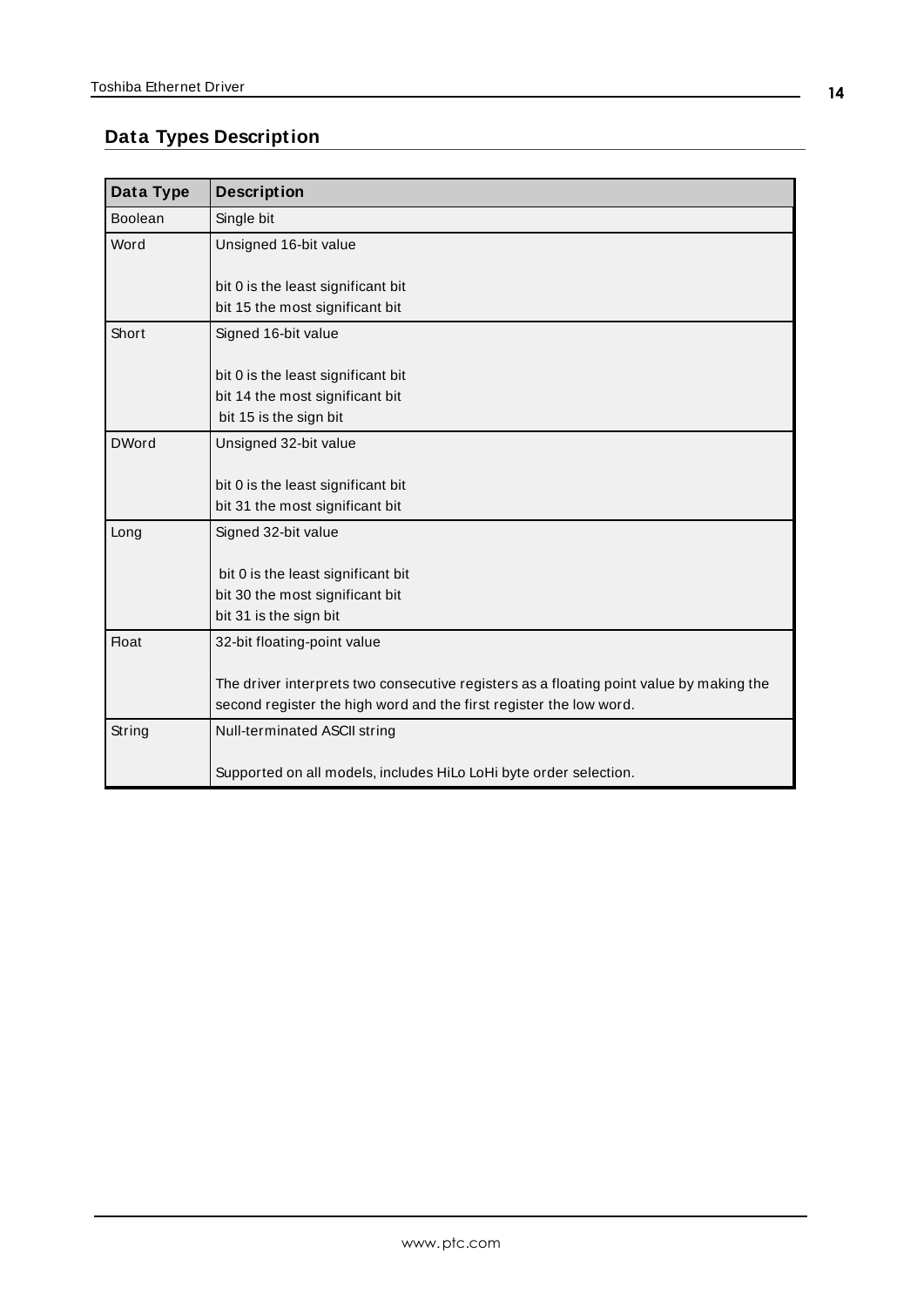# <span id="page-14-0"></span>**Address Descriptions**

Address specifications vary depending on the model in use. Select a link from the following list to obtain specific address information for the model of interest.

**T2 [Addressing](#page-14-1) T3 [Addressing](#page-15-0) S2 [Addressing](#page-17-0) S3 [Addressing](#page-18-0)**

# <span id="page-14-1"></span>**T2 Addressing**

The default data types for dynamically defined tags are shown in **bold** where appropriate.

| <b>Address Type</b>            | Range                                                                  | Data Type                                   | <b>Access</b> |
|--------------------------------|------------------------------------------------------------------------|---------------------------------------------|---------------|
| <b>Input Devices</b>           | X00X0F-X127X127F                                                       | Boolean                                     | Read/Write    |
| <b>Direct Input Devices</b>    | I00I0F-I127I127F                                                       | <b>Boolean</b>                              | Read Only     |
| <b>Output Devices</b>          | Y00Y0F-Y127Y127F                                                       | <b>Boolean</b>                              | Read/Write    |
| <b>Direct Output Devices</b>   | O00O0F-O127O127FI                                                      | <b>Boolean</b>                              | Read/Write    |
| Input Registers                | XW0-XW127<br>XW0-WW126                                                 | Word, Short<br>DWord, Long,<br>Float        | Read/Write    |
| <b>Direct Input Registers</b>  | <b>IWO-IW127</b><br>IW0-IW126                                          | Word, Short<br>DWord, Long,<br><b>Float</b> | Read/write    |
| <b>Output Registers</b>        | YW0-YW127<br>YW0-YW126                                                 | Word, Short<br>DWord, Long,<br><b>Float</b> | Read/Write    |
| <b>Direct Output Registers</b> | OW0-OW127<br>OW0-OW126                                                 | Word, Short<br>DWord, Long,<br><b>Float</b> | Read/Write    |
| Link Relays                    | L00L0F-L2550L255F                                                      | <b>Boolean</b>                              | Read/Write    |
| Link Registers                 | <b>LW0-LW255</b><br>LW0-LW254                                          | Word, Short<br>DWord, Long,<br><b>Float</b> | Read/Write    |
| Link Registers                 | W0-W1023<br>W0-W1022                                                   | Word, Short<br>DWord, Long,<br><b>Float</b> | Read/Write    |
| Link Register relays           | Z00Z0F-Z5110Z511F                                                      | <b>Boolean</b>                              | Read/Write    |
| <b>File Registers</b>          | F <sub>0</sub> -F <sub>1023</sub><br>F <sub>0</sub> -F <sub>1022</sub> | Word, Short<br>DWord, Long,<br><b>Float</b> | Read/Write    |
| <b>Auxiliary Devices</b>       | R00R0F-R2550R255F                                                      | <b>Boolean</b>                              | Read/Write    |
| <b>Auxiliary Registers</b>     | <b>RW0-RW255</b><br><b>RW0-RW254</b>                                   | Word, Short<br>DWord, Long,<br><b>Float</b> | Read/Write    |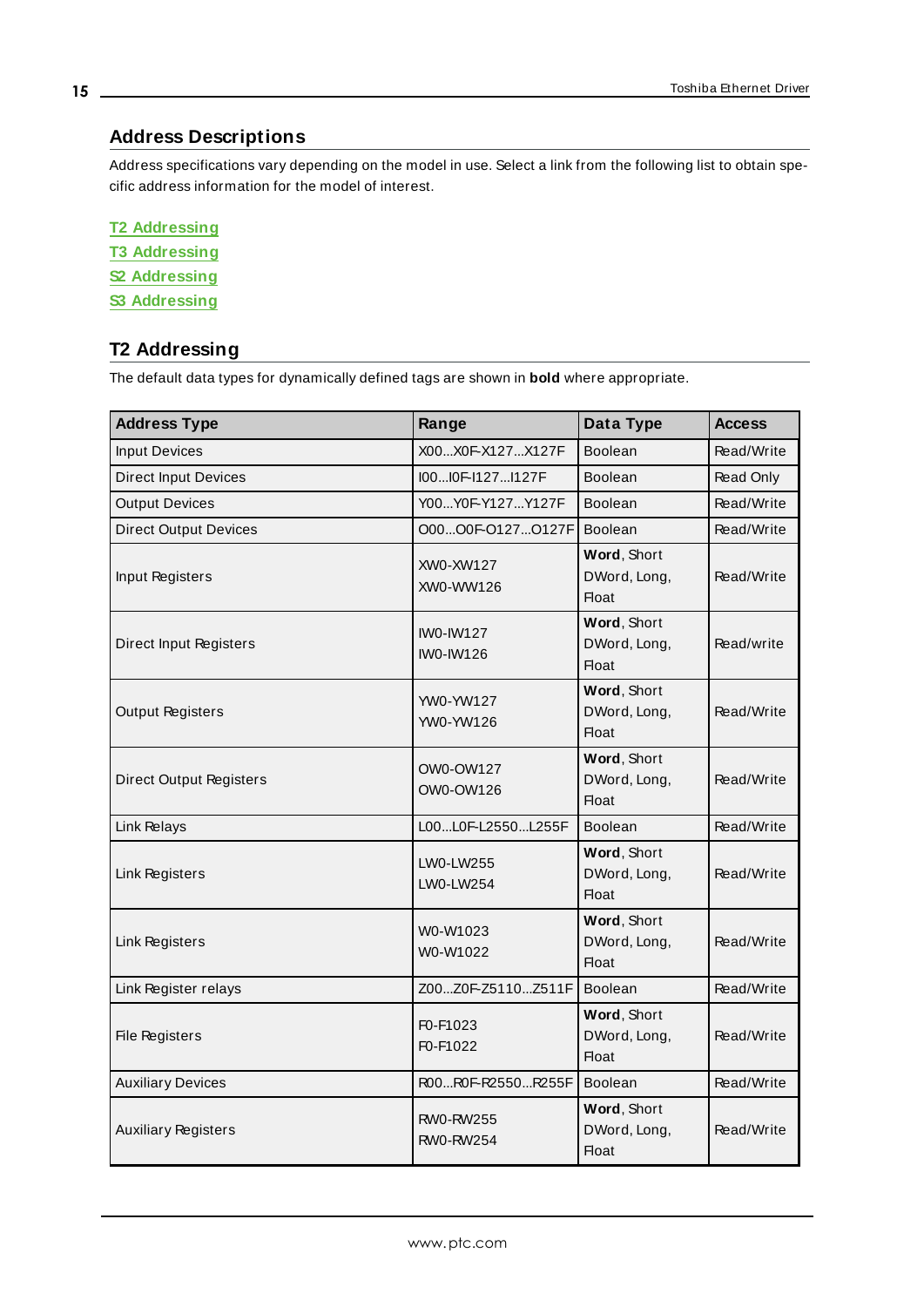| <b>Address Type</b>                        | Range                                                             | Data Type                                   | <b>Access</b> |
|--------------------------------------------|-------------------------------------------------------------------|---------------------------------------------|---------------|
| <b>Special Devices</b>                     | S00S0F-S2550S255F                                                 | <b>Boolean</b>                              | Read/Write    |
| Special Registers                          | <b>SW0-SW255</b><br>SW0-SW254                                     | Word, Short<br>DWord, Long,<br><b>Float</b> | Read Only     |
| <b>Counter Registers</b>                   | C <sub>0</sub> -C <sub>255</sub>                                  | Word, Short                                 | Read/Write    |
| <b>Counter Devices</b>                     | $C.0 - C.255$                                                     | <b>Boolean</b>                              | Read Only     |
| <b>Timer Registers</b>                     | T0-T255                                                           | Word, Short                                 | Read/Write    |
| <b>Timer Devices</b>                       | $T.0 - T.255$                                                     | <b>Boolean</b>                              | Read Only     |
| Data Memory                                | D0-D8191<br>D0-D8190                                              | Word, Short<br>DWord, Long,<br><b>Float</b> | Read/Write    |
| Data Memory As String with HiLo Byte Order | D0.2H-D4095.64H<br>.Bit is string length,<br>range 2 to 64 bytes. | String                                      | Read/Write    |
| Data Memory As String with LoHi Byte Order | D0.2L-D4095.64L<br>.Bit is string length,<br>range 2 to 64 bytes. | String                                      | Read/Write    |

# **String Support**

The Toshiba Ethernet Driver supports reading and writing Data registers as an ASCII string. When using Data registers for string data, each register will contain two bytes of ASCII data. The order of the ASCII data within a given register can be selected when the string is defined. The length of the string can be from 2 to 64 bytes and is entered in place of a bit number. The length must be entered as an even number. The byte order is specified by appending either an "H" or "L" to the address.

#### **Examples**

- 1. To address a string starting at D200 with a length of 50 bytes and HiLo byte order, enter: D200.50H
- 2. To address a string starting at D500 with a length of 38 bytes and LoHi byte order, enter: D500.38L

# <span id="page-15-0"></span>**T3 Addressing**

The default data types for dynamically defined tags are shown in **bold** where appropriate.

| <b>Address Type</b>          | Range                                | Data Type                                   | <b>Access</b> |
|------------------------------|--------------------------------------|---------------------------------------------|---------------|
| <b>Input Devices</b>         | X00X0F-X5110X511F                    | <b>Boolean</b>                              | Read/Write    |
| <b>Direct Input Devices</b>  | I00I0F-I5110I511F                    | <b>Boolean</b>                              | Read Only     |
| <b>Output Devices</b>        | Y00Y0F-Y5110Y511F                    | <b>Boolean</b>                              | Read/Write    |
| <b>Direct Output Devices</b> | O00O0F-<br>O5110O511F                | <b>Boolean</b>                              | Read/Write    |
| Input Registers              | XW0-XW511<br>XW0-XW510               | Word, Short<br>DWord, Long,<br><b>Float</b> | Read/Write    |
| Direct Input Registers       | <b>IWO-IW511</b><br><b>IWO-IW510</b> | Word, Short<br>DWord, Long,                 | Read/Write    |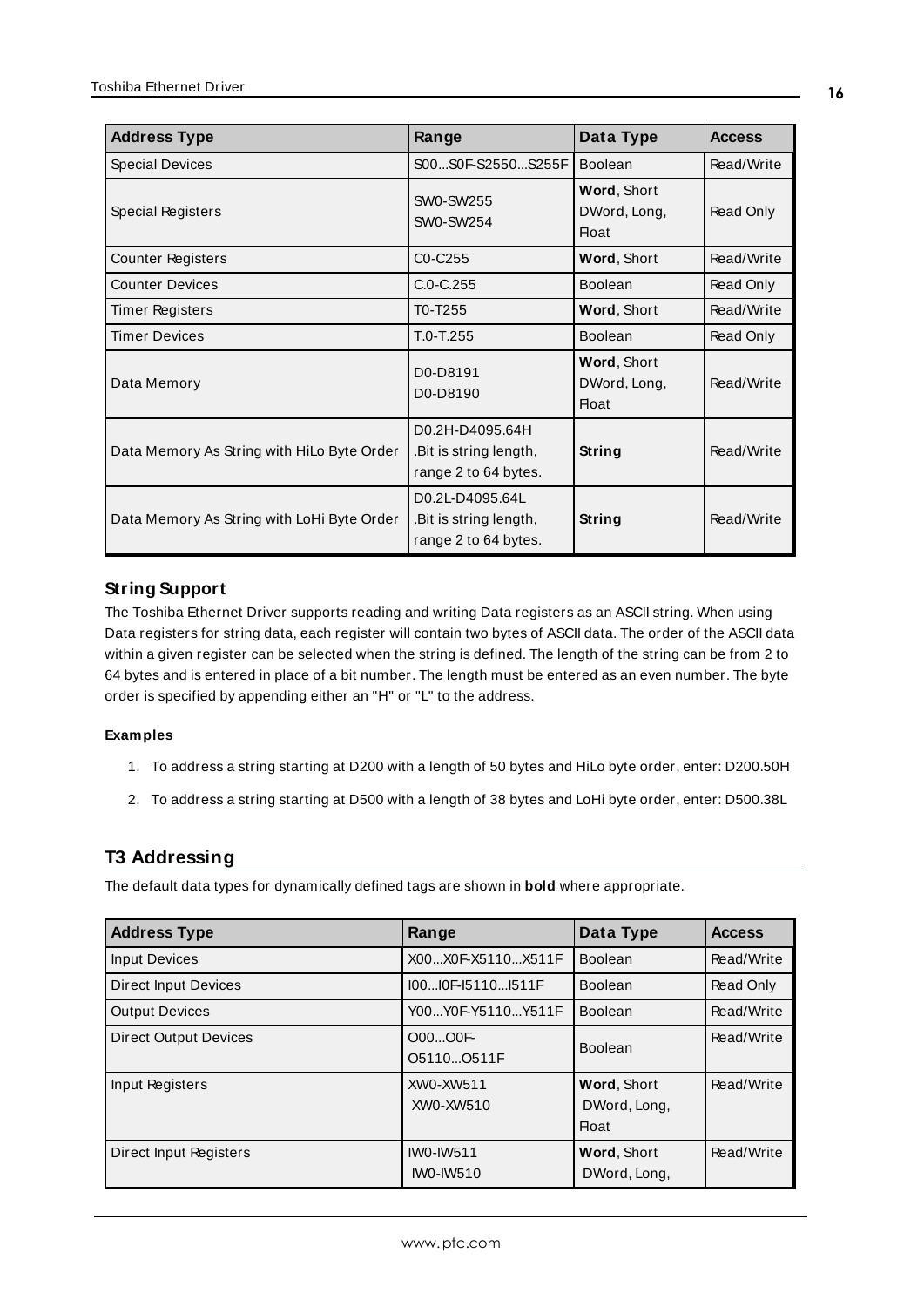| <b>Address Type</b>                           | Range                                                             | Data Type                                   | <b>Access</b> |
|-----------------------------------------------|-------------------------------------------------------------------|---------------------------------------------|---------------|
|                                               |                                                                   | <b>Float</b>                                |               |
| <b>Output Registers</b>                       | YW0-YW511<br>YW0-YW510                                            | Word, Short<br>DWord, Long,<br>Float        | Read/Write    |
| <b>Direct Output Registers</b>                | OW0-OW511<br>OW0-OW510                                            | Word, Short<br>DWord, Long,<br><b>Float</b> | Read/Write    |
| Link Relays                                   | L00L0F-L2550L255F                                                 | Boolean                                     | Read/Write    |
| Link Registers                                | <b>LW0-LW255</b><br>LW0-LW254                                     | Word, Short<br>DWord, Long,<br><b>Float</b> | Read/Write    |
| Link Registers                                | W0-W2047<br>W0-W2026                                              | Word, Short<br>DWord, Long,<br><b>Float</b> | Read/Write    |
| Link Register relays                          | Z00Z0F-Z9990Z999F                                                 | <b>Boolean</b>                              | Read/Write    |
| <b>File Registers</b>                         | F0-F8191<br>F0-F8190                                              | Word, Short<br>DWord, Long,<br><b>Float</b> | Read/Write    |
| <b>Auxiliary Devices</b>                      | R00R0F-R9990R999F                                                 | <b>Boolean</b>                              | Read/Write    |
| <b>Auxiliary Registers</b>                    | <b>RW0-RW999</b><br><b>RW0-RW998</b>                              | Word, Short<br>DWord, Long,<br><b>Float</b> | Read/Write    |
| <b>Special Devices</b>                        | S00S0F-S2550S255F                                                 | <b>Boolean</b>                              | Read/Write    |
| Special Registers                             | <b>SW0-SW255</b><br><b>SW0-SW254</b>                              | Word, Short<br>DWord, Long,<br>Float        | Read Only     |
| <b>Counter Registers</b>                      | C0-C511                                                           | Word, Short                                 | Read/Write    |
| <b>Counter Devices</b>                        | $C.0 - C.511$                                                     | <b>Boolean</b>                              | Read Only     |
| <b>Timer Registers</b>                        | T0-T999                                                           | Word, Short                                 | Read/Write    |
| <b>Timer Devices</b>                          | T.0-T.999                                                         | Boolean                                     | Read Only     |
| Data Memory                                   | D0-D8191<br>D0-D8190                                              | Word, Short<br>DWord, Long,<br><b>Float</b> | Read/Write    |
| Data Memory As String with HiLo Byte<br>Order | D0.2H-D8191.64H<br>.Bit is string length,<br>range 2 to 64 bytes. | <b>String</b>                               | Read/Write    |
| Data Memory As String with LoHi Byte<br>Order | D0.2L-D8191.64L<br>.Bit is string length,<br>range 2 to 64 bytes. | <b>String</b>                               | Read/Write    |

# **String Support**

The Toshiba Ethernet Driver supports reading and writing Data registers as an ASCII string. When using Data registers for string data, each register will contain two bytes of ASCII data. The order of the ASCII data within a given register can be selected when the string is defined. The length of the string can be from 2 to

**17**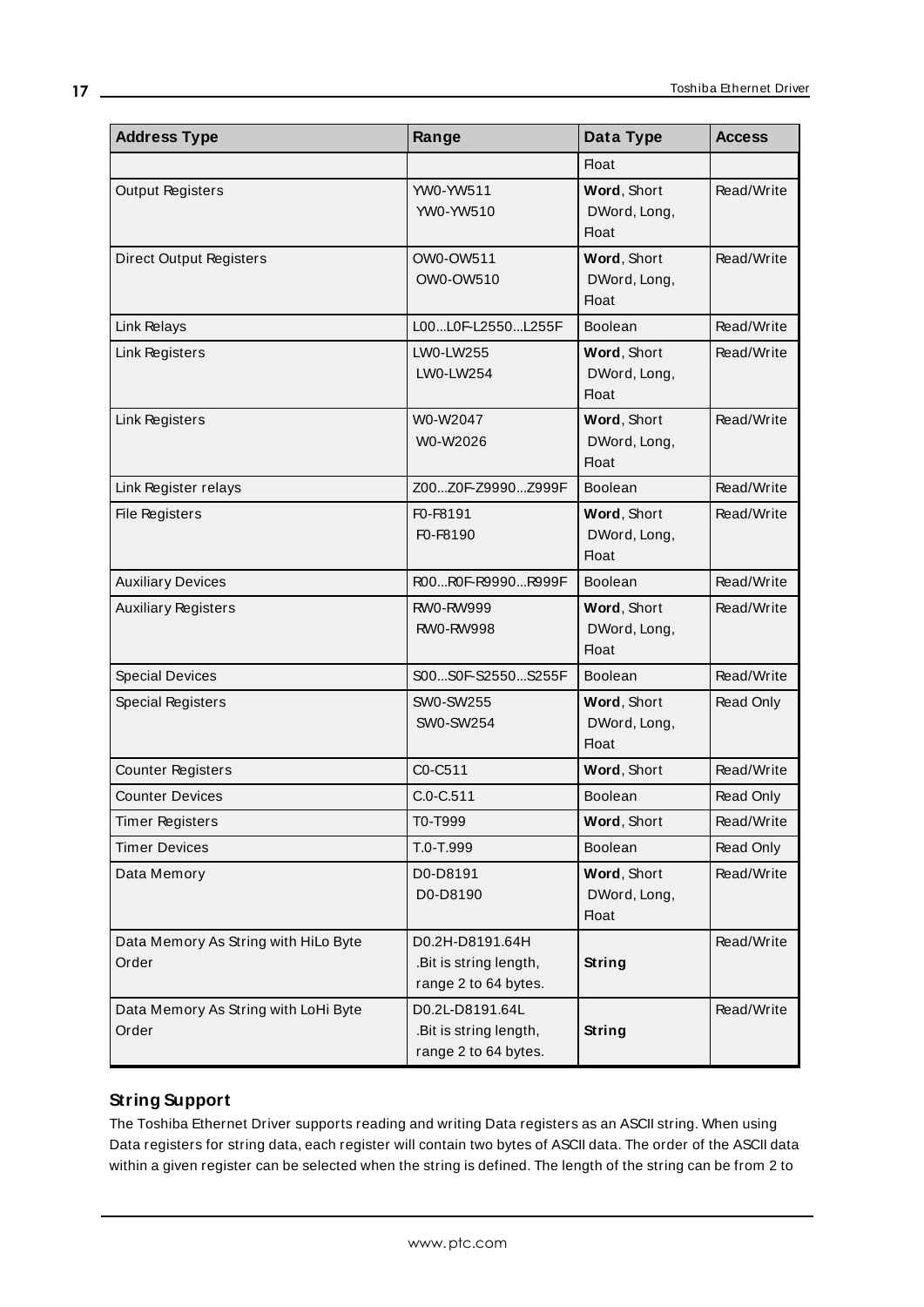64 bytes and is entered in place of a bit number. The length must be entered as an even number. The byte order is specified by appending either a "H" or "L" to the address.

#### **Examples**

- 1. To address a string starting at D200 with a length of 50 bytes and HiLo byte order, enter: D200.50H
- 2. To address a string starting at D500 with a length of 38 bytes and LoHi byte order, enter: D500.38L

#### <span id="page-17-0"></span>**S2 Addressing**

The default data types for dynamically defined tags are shown in **bold** where appropriate.

| <b>Address Type</b>                                    | Range                                                                           | Data Type                                   | <b>Access</b> |
|--------------------------------------------------------|---------------------------------------------------------------------------------|---------------------------------------------|---------------|
| <b>Input Devices</b>                                   | X0 0X0 F-X3071 0X3071<br>Boolean*<br>F                                          |                                             | Read/Write    |
| <b>Direct Input Devices</b>                            | I0 0 I0 F-I3071 0 I3071 F                                                       | Boolean*                                    | Read Only     |
| <b>Output Devices</b>                                  | Y0 0 Y0 F-Y3071 0 Y3071<br>F                                                    | Boolean*                                    | Read/Write    |
| <b>Direct Output Devices</b>                           | O0 0O0 F-O3071 0O3071<br>F                                                      | Boolean*                                    | Read/Write    |
| Input Registers                                        | XW0-XW3071<br>XW0-XW3070                                                        | Word, Short<br>DWord, Long,<br>Float        | Read/Write    |
| Direct Input Registers                                 | Word, Short<br>IW0-IW3071<br>DWord, Long,<br>IW0-IW3070<br><b>Float</b>         |                                             | Read/Write    |
| <b>Output Registers</b>                                | YW0-YW3071<br>YW0-YW3070                                                        | Word, Short<br>DWord, Long,<br><b>Float</b> | Read/Write    |
| <b>Direct Output Registers</b>                         | OW0-OW3071<br>OW0-OW3070                                                        | Word, Short<br>DWord, Long,<br><b>Float</b> | Read/Write    |
| <b>Auxiliary Devices</b>                               | R0 0R0 F-R4095 0R4095<br>F                                                      | Boolean*                                    | Read/Write    |
| <b>Auxiliary Devices</b>                               | D[0].B[0]-D[4095].B[F]                                                          | Boolean*                                    | Read/Write    |
| RW0-RW4095<br><b>Auxiliary Registers</b><br>RW0-RW4094 |                                                                                 | Word, Short<br>DWord, Long,<br>Float        | Read/Write    |
| <b>Auxiliary Registers</b>                             | Word, Short<br>DW[0]-DW[4095]<br>DWord, Long,<br>DW[0]-DW[4094]<br><b>Float</b> |                                             | Read/Write    |
| <b>Special Devices</b>                                 | S0 0S0 F-S511 0S511 F                                                           | Boolean*                                    | Read/Write    |
| <b>Special Registers</b>                               | SW0-SW511<br>SW0-SW510                                                          | Word, Short<br>DWord, Long,<br><b>Float</b> | Read Only     |
| Data Memory                                            | D0-D4095<br>D0-D4094                                                            | Word, Short<br>DWord, Long,                 | Read/Write    |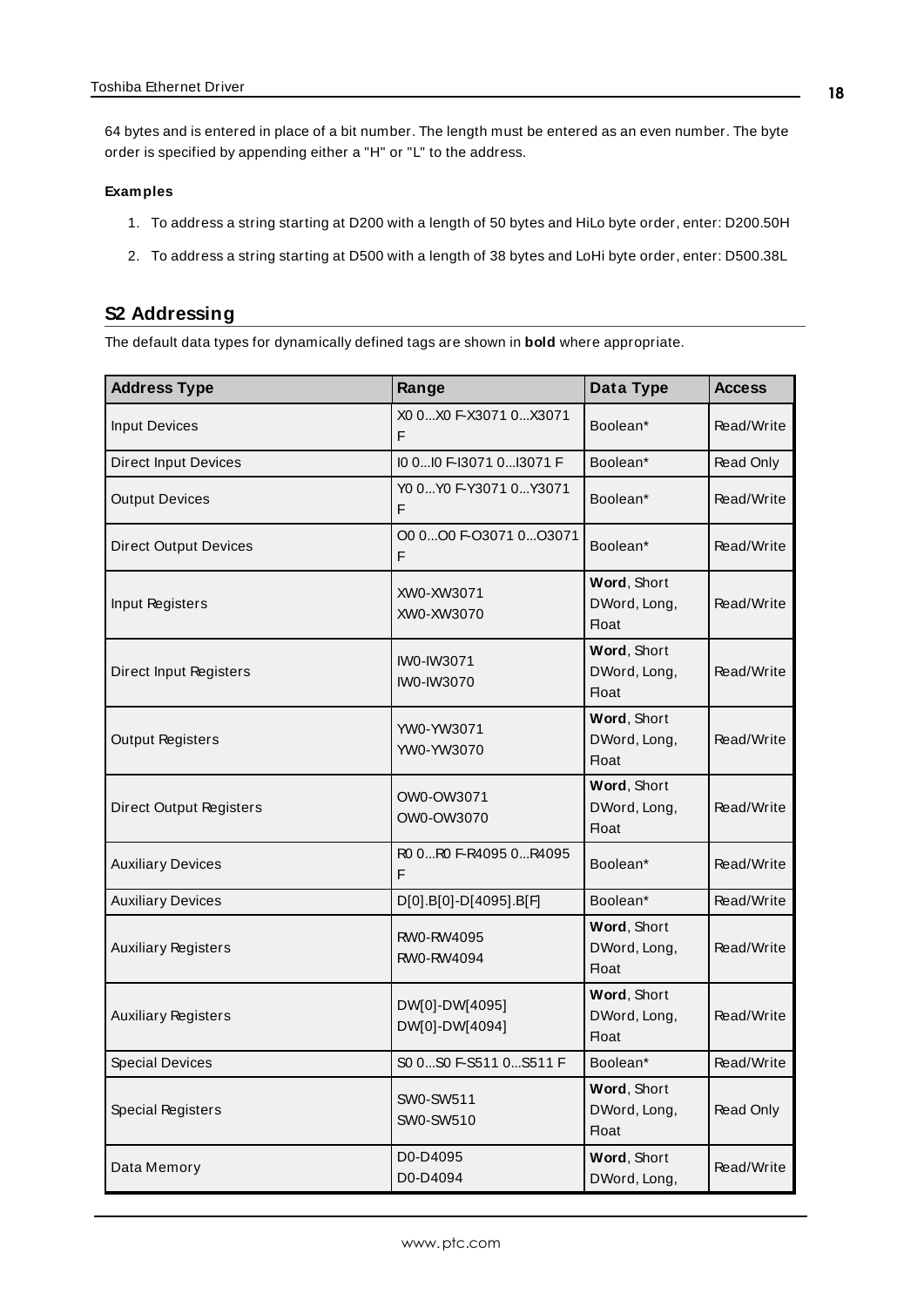| <b>Address Type</b>                           | Range                                                             | Data Type     | <b>Access</b> |
|-----------------------------------------------|-------------------------------------------------------------------|---------------|---------------|
|                                               |                                                                   | <b>Float</b>  |               |
| Data Memory As String with HiLo Byte<br>Order | D0.64H-D4095.2H<br>.Bit is string length,<br>range 2 to 64 bytes. | String        | Read/Write    |
| Data Memory As String with LoHi Byte<br>Order | D0.64L-D4095.2L<br>.Bit is string length,<br>range 2 to 64 bytes. | <b>String</b> | Read/Write    |

\* The last character in the address is the bit identifier and is represented in hexadecimal format.

#### **String Support**

The Toshiba Ethernet Driver supports reading and writing Data registers as an ASCII string. When using Data registers for string data, each register will contain two bytes of ASCII data. The order of the ASCII data within a given register can be selected when the string is defined. The length of the string can be from 2 to 64 bytes and is entered in place of a bit number. The length must be entered as an even number. The byte order is specified by appending either an "H" or "L" to the address.

#### **Examples**

- 1. To address a string starting at D200 with a length of 50 bytes and HiLo byte order, enter: D200.50H
- 2. To address a string starting at D500 with a length of 38 bytes and LoHi byte order, enter: D500.38L

# <span id="page-18-0"></span>**S3 Addressing**

The default data types for dynamically defined tags are shown in **bold** where appropriate.

| <b>Address Type</b>          | Range                        | Data Type                                          | <b>Access</b> |
|------------------------------|------------------------------|----------------------------------------------------|---------------|
| <b>Input Devices</b>         | X0 0X0 F-X5119 0X5119<br>F   | Boolean*                                           | Read/Write    |
| <b>Direct Input Devices</b>  | 10 010 F-15119 015119 F      | Boolean*                                           | Read Only     |
| <b>Output Devices</b>        | YO 0 YO F-Y5119 0 Y5119<br>F | Boolean*                                           | Read/Write    |
| <b>Direct Output Devices</b> | O0 0O0 F-O5119 0O5119<br>F   | Boolean*                                           | Read/Write    |
| Input Registers              | XW0-XW5119<br>XW0-XW5118     | Word, Short<br>DWord, Long,<br><b>Float</b>        | Read/Write    |
| Direct Input Registers       | IW0-IW5119<br>IW0-IW5118     | Word, Short<br>DWord, Long,<br><b>Float</b>        | Read/Write    |
| <b>Output Registers</b>      | YW0-YW5119<br>YW0-YW5118     | Word, Short<br>DWord, Long,<br><b>Float</b>        | Read/Write    |
| Direct Output Registers      | OW0-OW5119<br>OW0-OW5118     | <b>Word, Short</b><br>DWord, Long,<br><b>Float</b> | Read/Write    |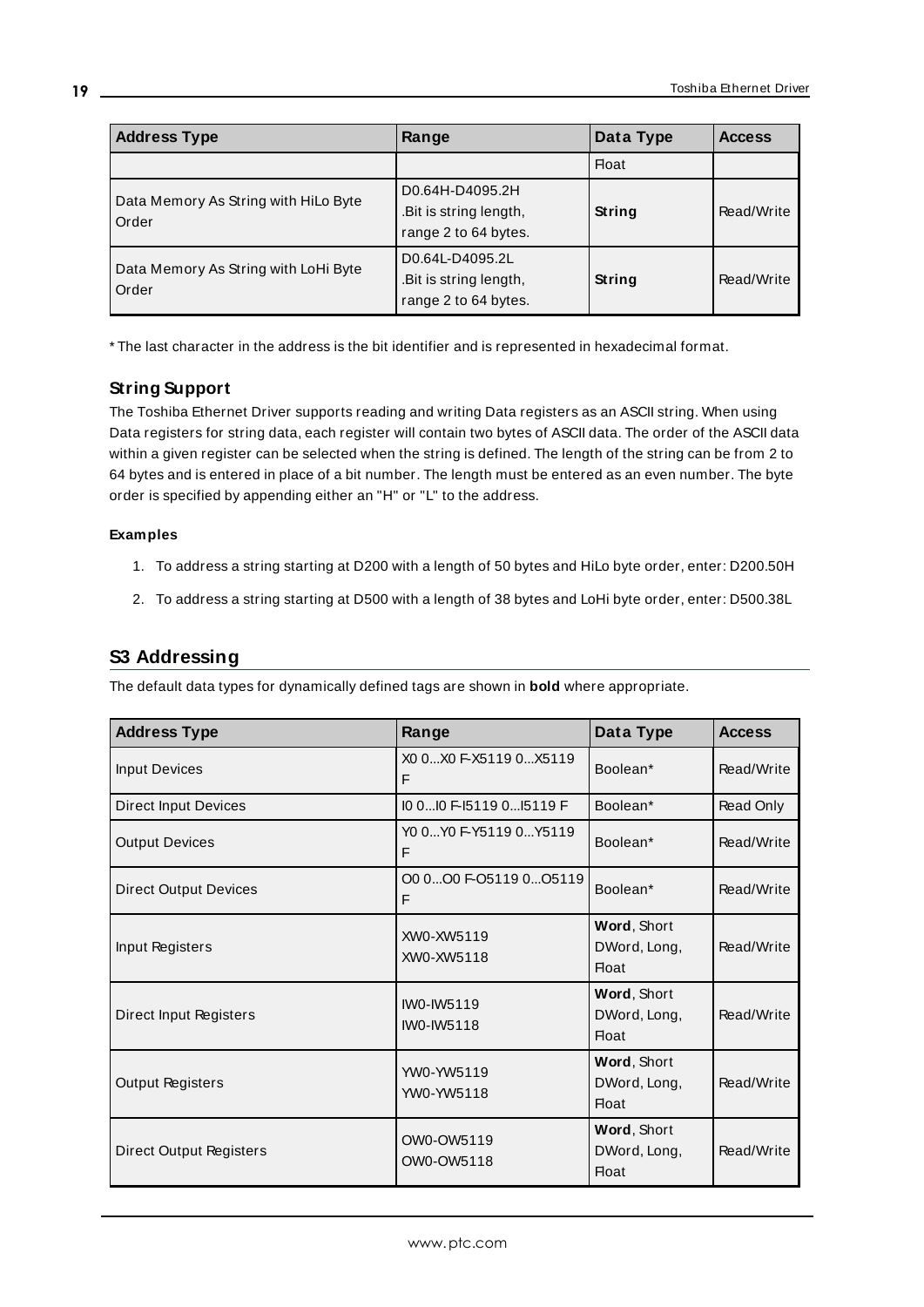| <b>Address Type</b>                           | Range                                                             | Data Type                                   | <b>Access</b> |
|-----------------------------------------------|-------------------------------------------------------------------|---------------------------------------------|---------------|
| <b>Auxiliary Devices</b>                      | R0 0R0 F-R4095 0R4095<br>F                                        | Boolean*                                    | Read/Write    |
| <b>Auxiliary Devices</b>                      | D[0].B[0]-D[4095].B[F]                                            | Boolean*                                    | Read/Write    |
| <b>Auxiliary Registers</b>                    | RW0-RW4095<br>RW0-RW4094                                          | Word, Short<br>DWord, Long,<br><b>Float</b> | Read/Write    |
| <b>Auxiliary Registers</b>                    | DW[0]-DW[4095]<br>DW[0]-DW[4094]                                  | Word, Short<br>DWord, Long,<br><b>Float</b> | Read/Write    |
| <b>Special Devices</b>                        | S0 0S0 F-S511 0S511 F                                             | Boolean*                                    | Read/Write    |
| Special Registers                             | SW0-SW511<br>SW0-SW510                                            | Word, Short<br>DWord, Long,<br><b>Float</b> | Read Only     |
| Data Memory                                   | D0-D4095<br>D0-D4094                                              | Word, Short<br>DWord, Long,<br><b>Float</b> | Read/Write    |
| Data Memory As String with HiLo Byte<br>Order | D0.64H-D4095.2H<br>.Bit is string length,<br>range 2 to 64 bytes. | String                                      | Read/Write    |
| Data Memory As String with LoHi Byte<br>Order | D0.64L-D4095.2L<br>.Bit is string length,<br>range 2 to 64 bytes. | String                                      | Read/Write    |

\* The last character in the address is the bit identifier and is represented in hexadecimal format.

## **String Support**

The Toshiba Ethernet Driver supports reading and writing Data registers as an ASCII string. When using Data registers for string data, each register will contain two bytes of ASCII data. The order of the ASCII data within a given register can be selected when the string is defined. The length of the string can be from 2 to 64 bytes and is entered in place of a bit number. The length must be entered as an even number. The byte order is specified by appending either an "H" or "L" to the address.

#### **Examples**

- 1. To address a string starting at D200 with a length of 50 bytes and HiLo byte order, enter: D200.50H
- 2. To address a string starting at D500 with a length of 38 bytes and LoHi byte order, enter: D500.38L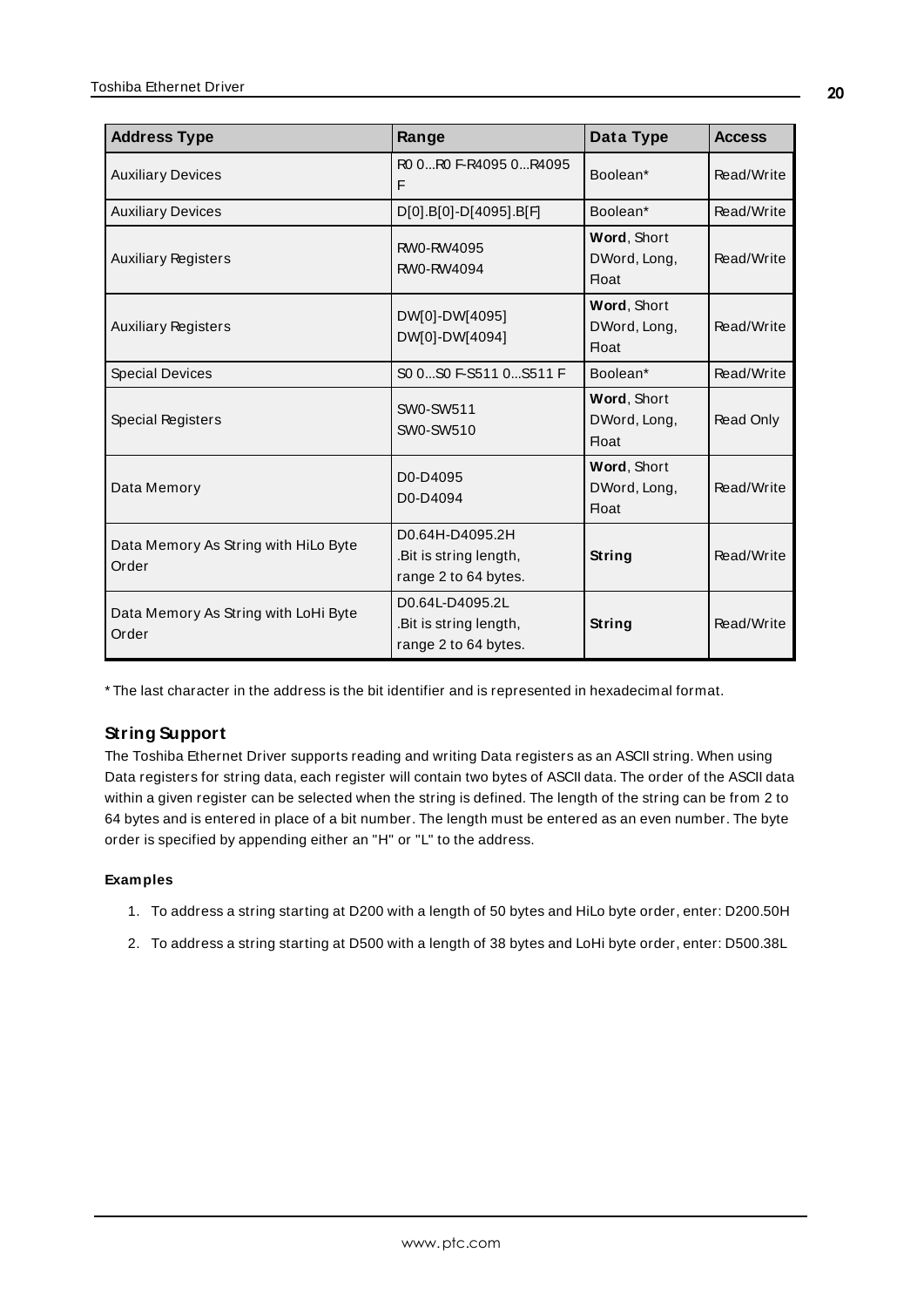# <span id="page-20-0"></span>**Error Descriptions**

The following error/warning messages may be generated. Click on the link for a description of the message.

#### **Address Validation**

**[M issing](#page-21-2) address Device address [<address>](#page-20-3) contains a syntax error Address [<address>](#page-20-1) is out of range for the specified device or register Device address <address> is not [supported](#page-21-0) by model <model name> Data Type <type> is not valid for device address [<address>](#page-20-2) Device address [<address>](#page-21-1) is Read Only**

## **Device Status Messages**

**Winsock [initialization](#page-23-0) failed (OSError = n) Winsock V1.1 or higher must be [installed](#page-23-1) to use the Toshiba Ethernet device driver Device <device name> is not [responding](#page-22-0) Unable to write to [<address>](#page-22-2) on device <device name> Device <device name> [responded](#page-22-1) with error code 'n' (Tag <tag name>) [Deactivating](#page-21-3) tag block. Bad address in block [<start address> to <end address>] on device [<device](#page-21-3) name>**

# <span id="page-20-1"></span>**Address <address> is out of range for the specified device or register**

**Error Type:** Warning

#### **Possible Cause:**

A tag address that has been specified statically references a location that is beyond the range of supported locations for the device.

#### **Solution:**

<span id="page-20-2"></span>Verify that the address is correct; if it is not, re-enter it in the client application.

# **Data Type <type> is not valid for device address <address>**

#### **Error Type:**

Warning

#### **Possible Cause:**

A tag address that has been specified statically has been assigned an invalid data type.

#### **Solution:**

<span id="page-20-3"></span>Modify the requested data type in the client application.

## **Device address <address> contains a syntax error**

## **Error Type:**

Warning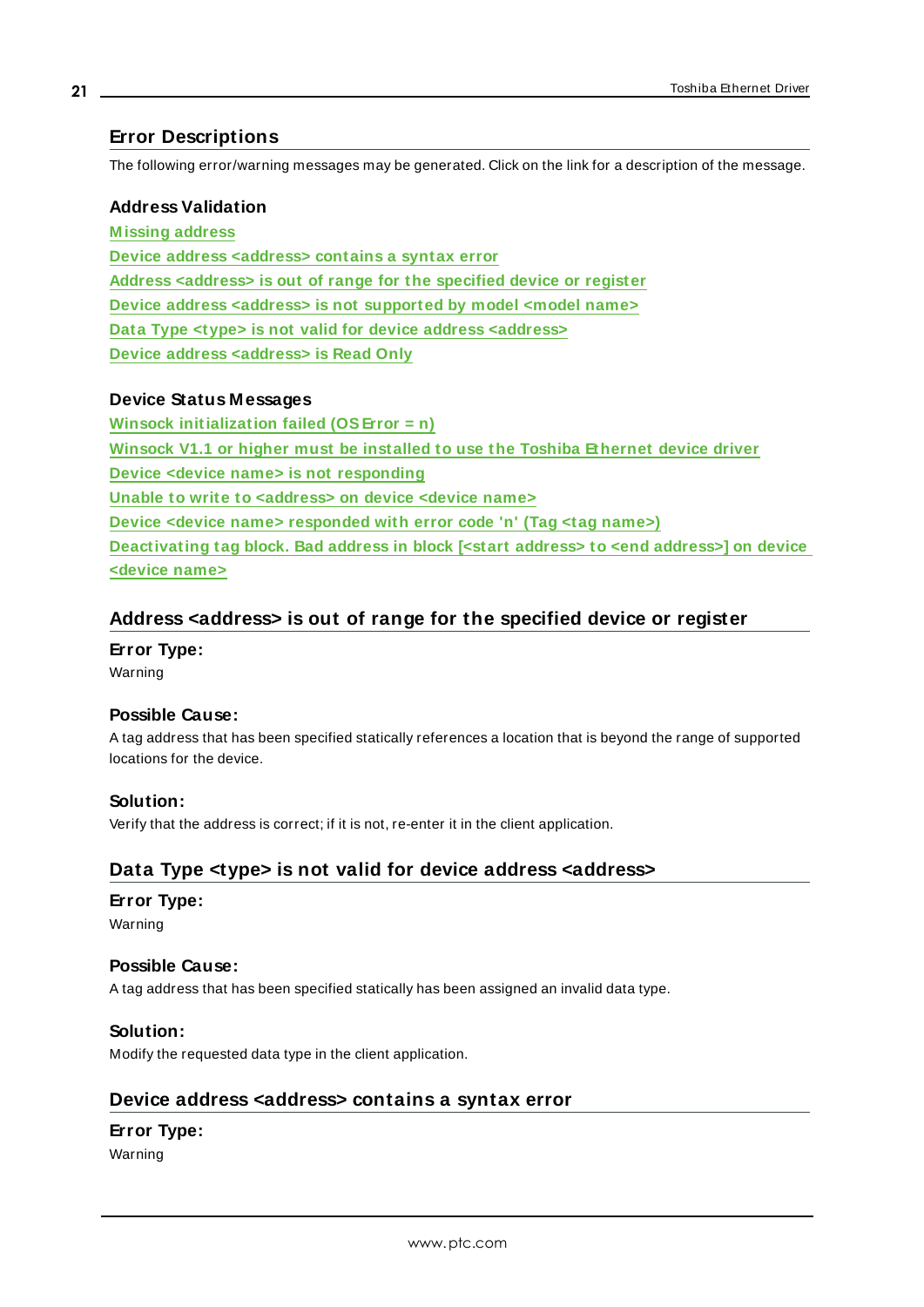#### **Possible Cause:**

A tag address that has been specified statically contains one or more invalid characters.

#### **Solution:**

<span id="page-21-0"></span>Re-enter the address in the client application.

#### **Device address <address> is not supported by model <model name>**

#### **Error Type:**

Warning

#### **Possible Cause:**

A tag address that has been specified statically references a location that is valid for the communications protocol but not supported by the target device.

#### **Solution:**

- 1. Verify that the address is correct; if it is not, re-enter it in the client application.
- 2. Verify the selected model name for the device is correct.

### <span id="page-21-1"></span>**Device address <address> is read only**

#### **Error Type:**

Warning

#### **Possible Cause:**

A tag address that has been specified statically has a requested access mode that is not compatible with what the device supports for that address.

#### **Solution:**

<span id="page-21-2"></span>Change the access mode in the client application.

#### **Missing address**

**Error Type:** Warning

# **Possible Cause:**

A tag address that has been specified statically has no length.

## **Solution:**

<span id="page-21-3"></span>Re-enter the address in the client application.

# **Deactivating tag block. Bad address in block [<start address> to <end address>] on device <device name>**

## **Error Type:** Warning

#### **Possible Cause:**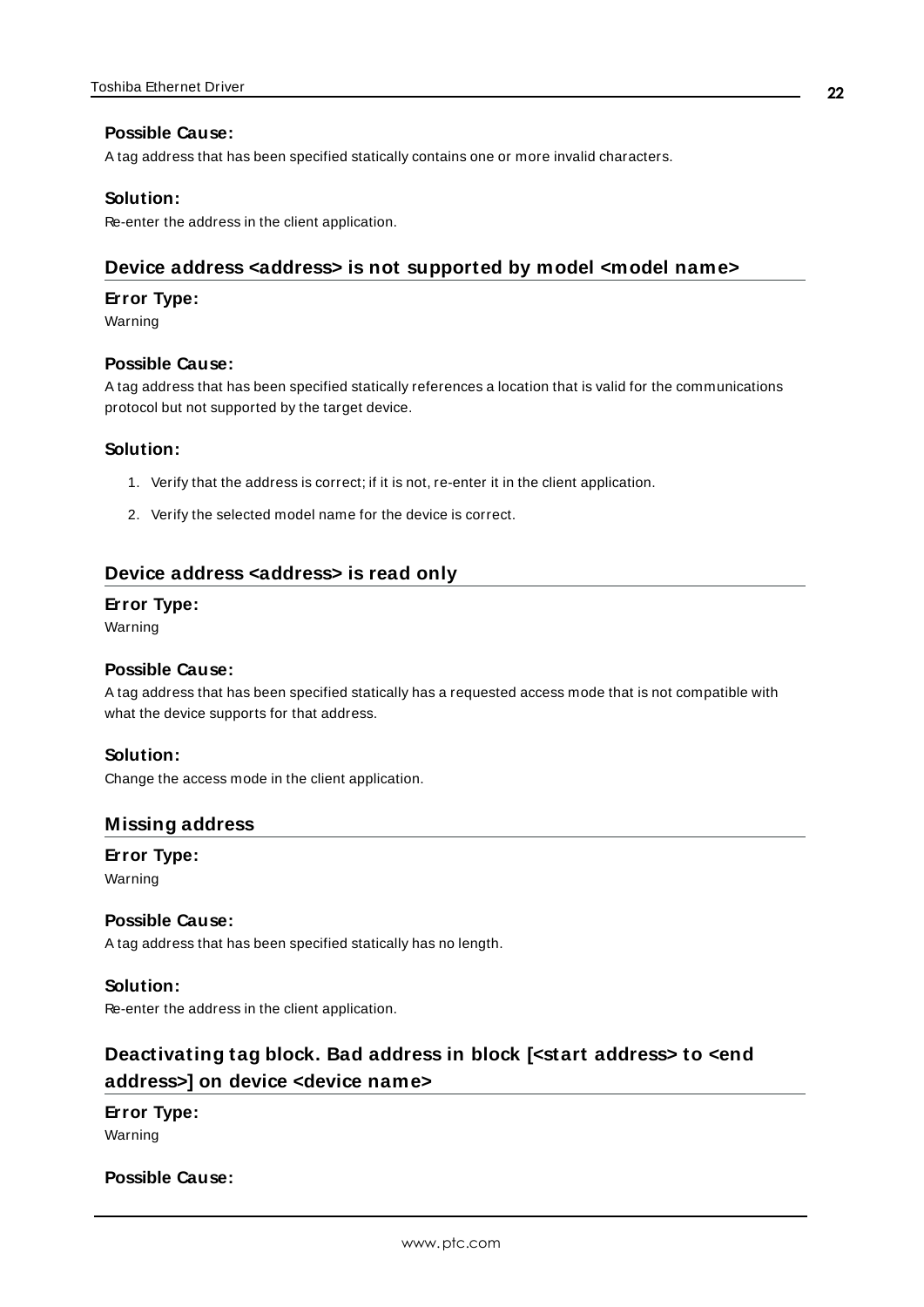The driver is requesting a block of data with one or more invalid addresses.

#### **Solution:**

<span id="page-22-0"></span>Verify that all addresses in specified range are valid for the device.

# **Device <device name> is not responding**

#### **Error Type:**

Serious

#### **Possible Cause:**

- 1. The named device may not be connected to the PLC network.
- 2. The named device may have been assigned an incorrect Network ID.
- 3. The response from the device took longer to receive than the amount of time specified in the "Request Timeout" device setting.

#### **Solution:**

- 1. Check the PLC network connections.
- 2. Verify that the Network ID given to the named device matches that of the actual device.
- <span id="page-22-1"></span>3. Increase the Request Timeout setting so that the entire response can be handled.

## **Device <device name> responded with error code 'n' (Tag <tag name>)**

#### **Error Type:**

Warning

#### **Possible Cause:**

The device responded with specified error code.

#### **Solution:**

<span id="page-22-2"></span>Consult the Toshiba documentation for explanation of code and suggested solution.

## **Unable to write to address <address> on device <device name>**

#### **Error Type:**

Serious

#### **Possible Cause:**

- 1. The serial connection between the device and the Host PC is broken.
- 2. The communications properties for the serial connection are incorrect.
- 3. The named device may have been assigned an incorrect Network ID.

## **Solution:**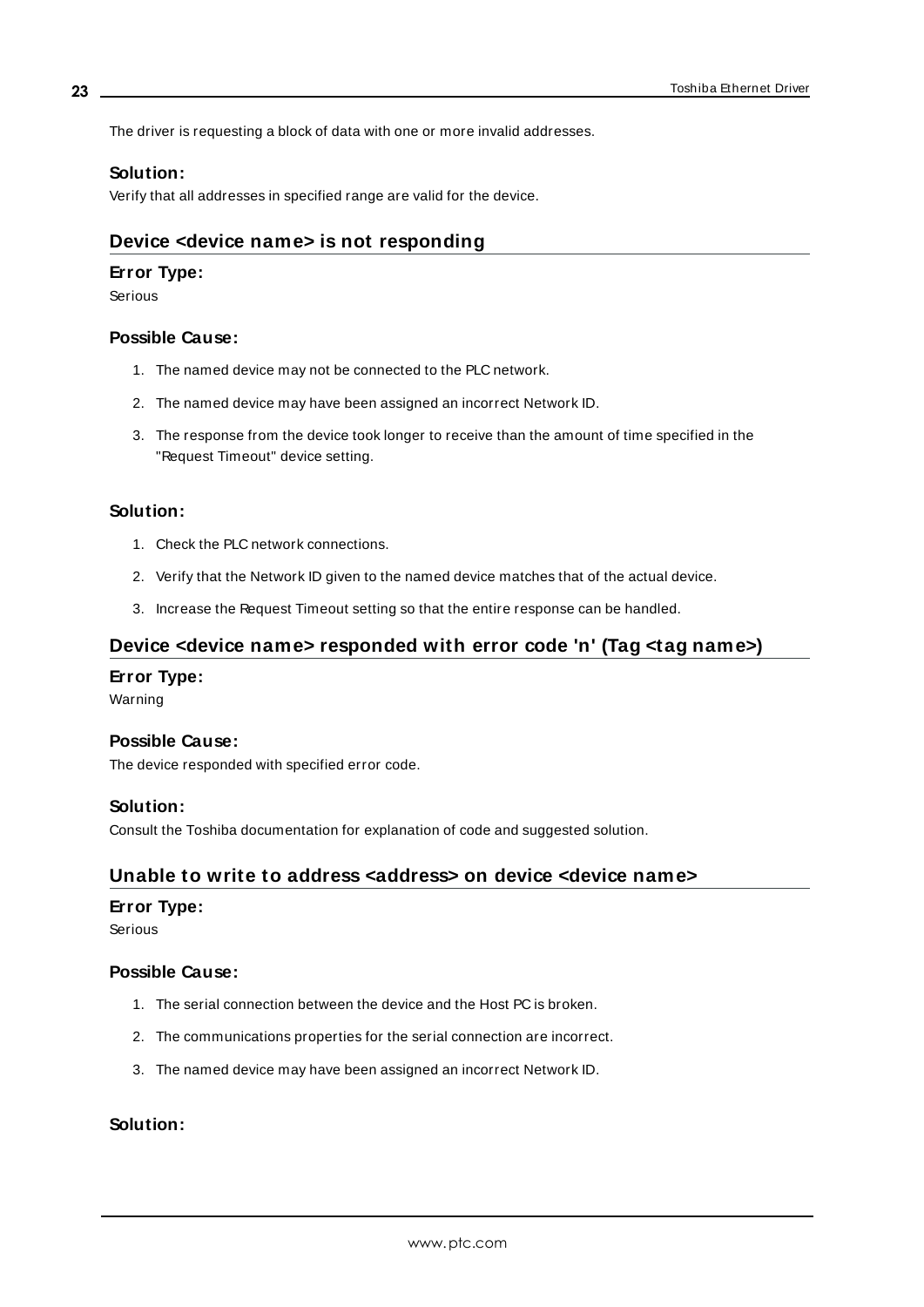- 1. Verify the cabling between the PC and the PLC device.
- 2. Verify that the specified communications properties match those of the device.
- 3. Verify that the Network ID given to the named device matches that of the actual device.

# <span id="page-23-0"></span>**Winsock initialization failed (OS Error = n)**

## **Error Type:**

Fatal

| OS Error | Indication                                                                                           | <b>Possible Solution</b>                                                               |
|----------|------------------------------------------------------------------------------------------------------|----------------------------------------------------------------------------------------|
| 10091    | Indicates that the underlying network subsystem<br>is not ready for network communication.           | Wait a few seconds and restart the<br>driver.                                          |
| 10067    | Limit on the number of tasks supported by the<br>Windows Sockets implementation has been<br>reached. | Close one or more applications that<br>may be using Winsock and restart the<br>driver. |

# <span id="page-23-1"></span>**Winsock V1.1 or higher must be installed to use the Toshiba Ethernet Driver**

### **Error Type:**

Fatal

## **Possible Cause:**

The version number of the Winsock DLL found on the system is less than 1.1.

## **Solution:**

Upgrade Winsock to version 1.1 or higher.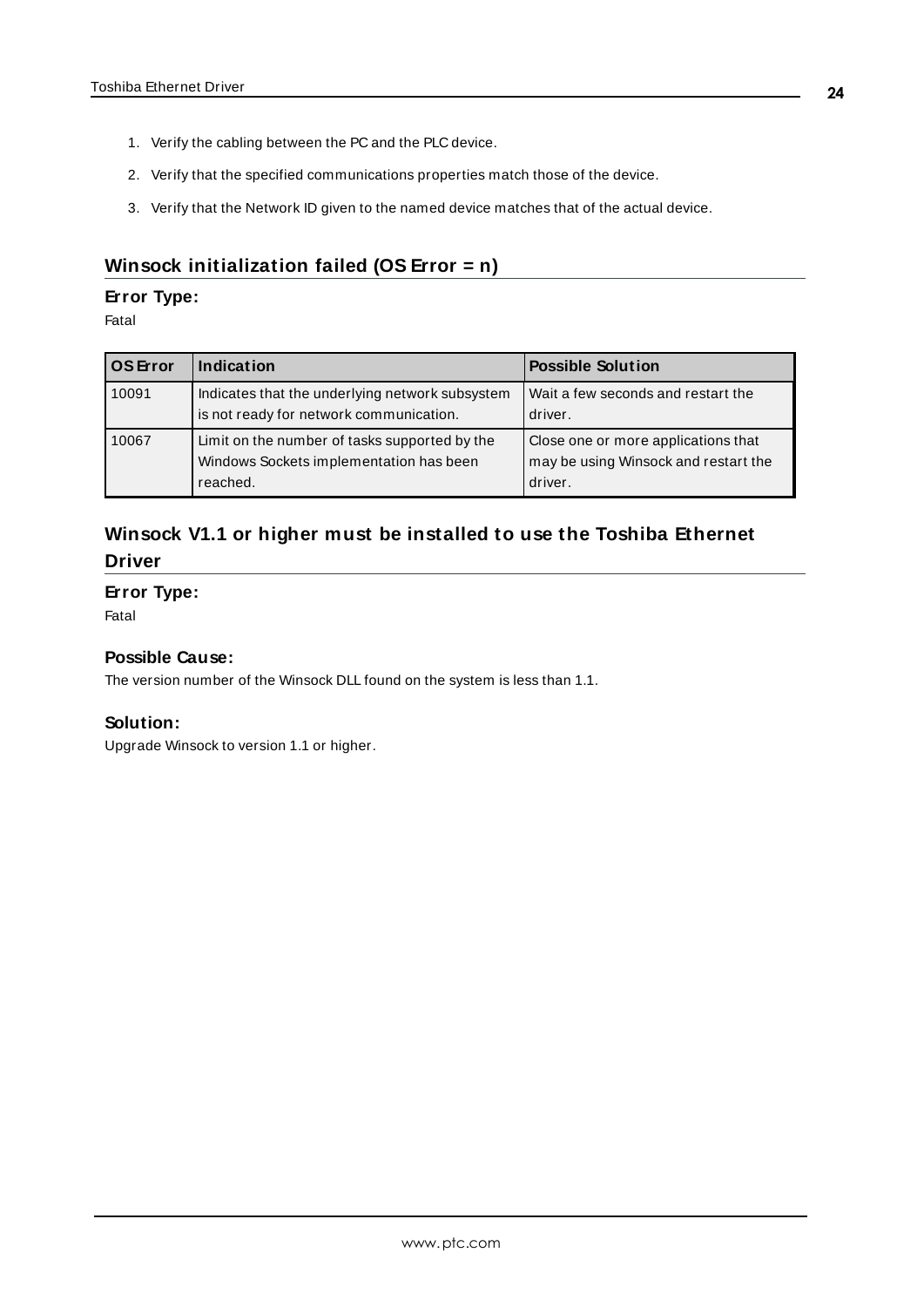# <span id="page-24-0"></span>Appendix: Hardware Configuration

The hardware must be configured before Ethernet communications is possible. For more information about a specific hardware series, refer to the links below.

# **[SSeries](#page-24-1) Setup T2 and T3 [Setup](#page-29-0)**

# <span id="page-24-1"></span>**S Series Setup**

To make a connection to the EN731 BNC, users must have two 50 ohm connectors: one on each end of the cable T connectors. Both ends require a T connector with the 50 ohm terminator.

# **Connecting to a V Series Using the Engineering Tool 2**

A ladder is not required for the Vseries devices to communicate. For more information, refer to the instructions below.

1. To start, right-click on the **System** folder and select **New**. Name the new project and then doubleclick the newly created project icon. This will create a tree with the topics **Libraries, Networks, and Stations** in the lower left quadrant of the display.



2. Right-click on **Stations** and then select **New**. Select the model as desired.

**Note:** For the S3 CPUs, choose model 3000.

| <b>Add Station</b>      |            |               |
|-------------------------|------------|---------------|
| <b>Station Name:</b>    | Station1   | ŪK            |
| <b>Station Catcode:</b> | model 3000 | <b>Cancel</b> |
|                         |            |               |
|                         |            |               |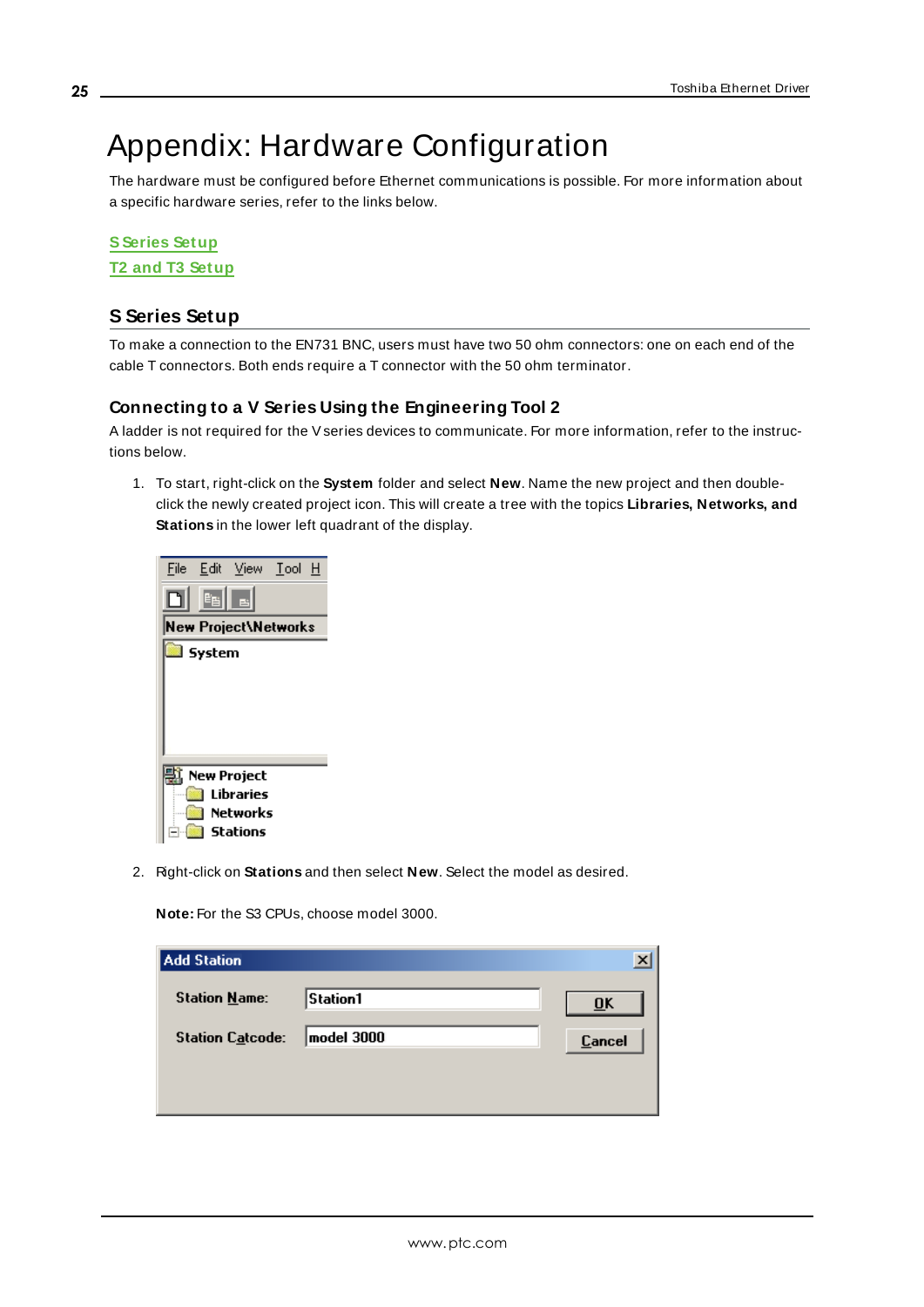- 3. Right-click on **Units** and then select **New**. In this dialog, choose the main board, backplane and model number (such as BU748). This will create a **Modules** subfolder.
- 4. Next, right-click on **Modules** and select **New**.
- 5. Select the slot number and CPU model and then click **OK**.

| Add Module      |                  | $\vert x \vert$                          |
|-----------------|------------------|------------------------------------------|
| Slot No.:       | 0                | $\overline{\mathbf{0}}$ K                |
| Module Catcode: | <b>CN614</b>     | Cancel                                   |
|                 | <b>CN614</b>     | <b>G2 RI/O for Optical transmission</b>  |
|                 | <b>FL654</b>     | FL-net G2 Remote 1/0 station             |
|                 | L2PU11 X         | L2-type1 with $1$ SI/O bus (only slot 0) |
|                 | <b>L2PU12 X</b>  | L2-type2 with 3 SI/O buses (only slot 0) |
| Comment:        | <b>L2PU22 X</b>  | L2-type5 with 3 SI/O bus (DS type) (only |
|                 | <b>R2PU72</b>    | <b>G2 Remoto 1/0 Controller</b>          |
|                 | <b>S2PU22 X</b>  | S2-type1 32Kstep with no system bus for  |
|                 | <b>S2PU32 X</b>  | S2-type4 64Kstep with no system bus (or  |
|                 | <b>S2PU72 X</b>  | S2-type2 64Kstep (Only slot 0)           |
|                 | <b>S2PU72D X</b> | S2-type5 64Kstep Duplex Type (only slot  |

6. Select the Ethernet model and then click **OK**.

| Add Module       |               | ×                                         |
|------------------|---------------|-------------------------------------------|
| <b>Slot No.:</b> | 2             | 0 <sub>K</sub>                            |
| Module Catcode:  | <b>AN712</b>  | Cancel                                    |
|                  | <b>C3PU62</b> | C3 NT(English) 64MB, Hard Disk 4.8GB,     |
|                  | <b>C3PU63</b> | C3 NT(English) 128MB Hard Disk 4.8GB,     |
|                  | <b>CN711</b>  | TC-net 10 LAN card for coxial (Single).   |
|                  | <b>CN712</b>  | TC-net 10 LAN card for coxial (Double)    |
| Comment:         | <b>EN711</b>  | Ethernet LAN card 10BASE5 (Single)        |
|                  | <b>EN721</b>  | Ethernet LAN card 10BASE5 (Double)        |
|                  | <b>EN731</b>  | <b>Ethernet LAN card 10BASE2 (Single)</b> |
|                  | <b>EN741</b>  | Ethernet LAN card 10BASE2 (Double)        |
|                  | <b>EN751</b>  | <b>Fast Ethernet LAN card (Single)</b>    |
|                  |               |                                           |

- 7. Next, right-click on the CPU module and then click **Module Parameters** | **Tool and Module**. Scroll through the parameters until "Computer Link1 Ethernet Slot" and "...UDP PortNo" are located.
- 8. Enter the Ethernet module's slot number and the desired port number. Then, enter the slot number and port number in both the Tool column and the Module column.

**Note:** Not all screens will appear as the image shown below.

9. Ensure the device is set to **Halt Mode** by turning the key, and then click **Write** from the module and parameters window. A write successful message will appear upon completion. Close the window.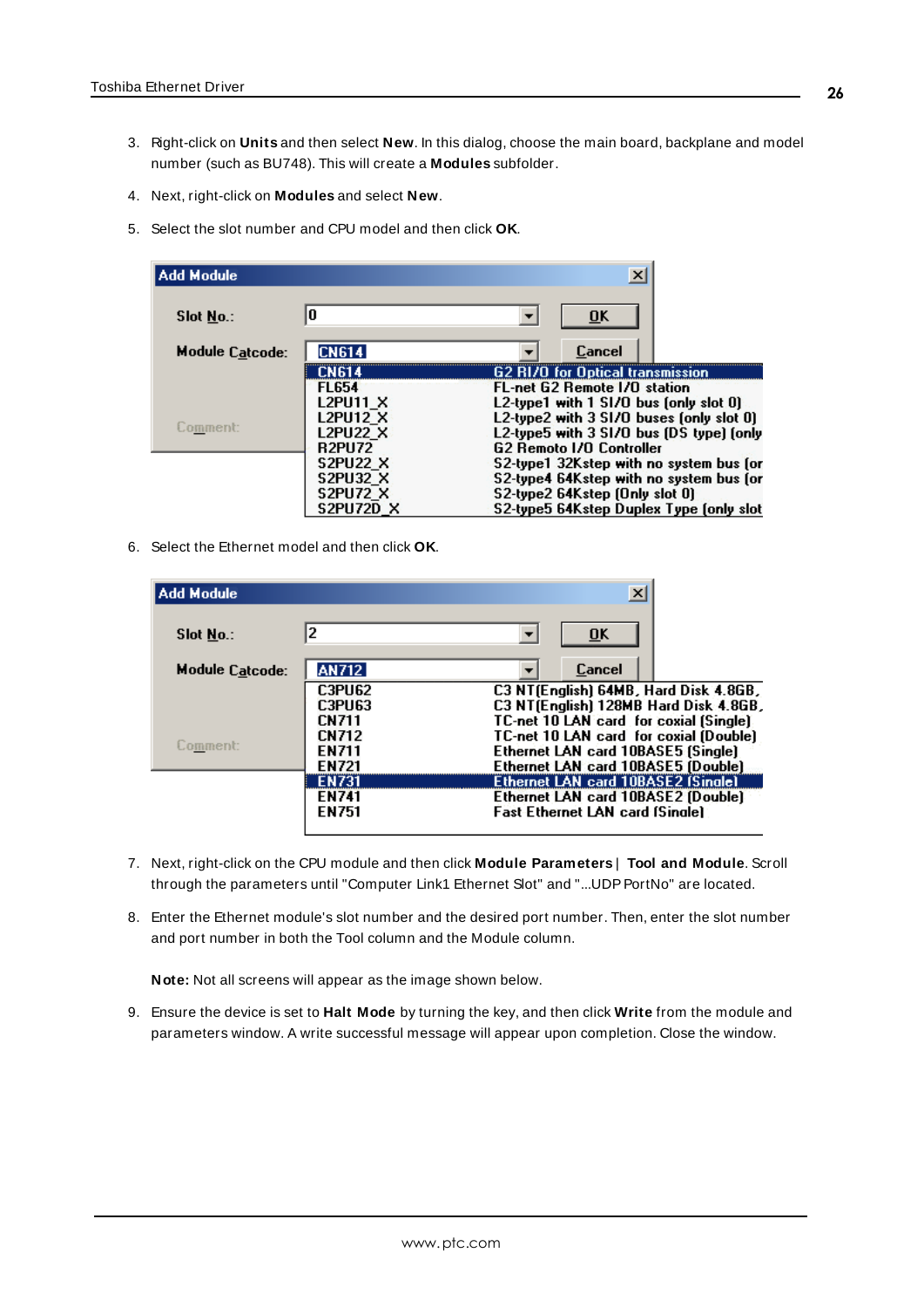| Module parameters {New Station}-{00:S3PU55}                                                                     |      |               | $\mathbf{x}$    |
|-----------------------------------------------------------------------------------------------------------------|------|---------------|-----------------|
| View<br>Module name:<br><b>Tool</b><br>00:S3PU55<br>Module<br>c<br>S3-type1 112kstep 128kW<br>Parameter<br>Data |      |               | Tool and Module |
| <b>Item</b>                                                                                                     | Tool | <b>Module</b> |                 |
| Nonl/Oless card 2 Slot no.                                                                                      | 0    |               |                 |
| Nonl/Oless card 3 Bus no.                                                                                       | 0    |               |                 |
| Nonl/Oless card 3 Unit no.                                                                                      | 0    |               |                 |
| Nonl/Oless card 3 Slot no.                                                                                      | 0    |               |                 |
| Nonl/Oless card 4 Bus no.                                                                                       | 0    |               |                 |
| Nonl/Oless card 4 Unit no.                                                                                      | n    |               |                 |
| Nonl/Oless card 4 Slot no.                                                                                      | n    |               |                 |
| Log as Setting Clock by Program Yes                                                                             |      |               |                 |
| Computer Link1 Ethernet SlotNo  1                                                                               |      |               |                 |
| Computer Link1 UDP PortNo                                                                                       | 2000 |               |                 |
| Computer Link 2Ethernet SlotNo                                                                                  | o    |               |                 |
| <b>Computer Link 2UDP PortNo</b>                                                                                | 0    |               |                 |
| Computer Link3Ethernet SlotNo                                                                                   | o    |               |                 |
| Computer L.nk3 UDP PortNo                                                                                       | 0    |               | <b>Refresh</b>  |
| Computer Link4 Ethernet SlotNo                                                                                  | 0    |               |                 |

- 10. Right-click on the Ethernet module and then select **Module Parameters.**
- 11. Next, click **Tool and Module.** In the Tool column, enter the desired IPand subnet mask. Leave the **IP Address Type** set to Class B.

| $\pmb{\times}$<br>Module parameters {New Station}-{01:EN761}       |                |                                        |                                    |                        |
|--------------------------------------------------------------------|----------------|----------------------------------------|------------------------------------|------------------------|
| Module name:<br>01:EN761<br><b>Fast Ethernet LAN card (Double)</b> |                | Com. partner<br>⊙ Primary<br>Secondary | View<br><b>Tool</b><br>Module<br>G | <b>Tool and Module</b> |
| <b>Item</b>                                                        | <b>Tool</b>    | <b>Module</b>                          |                                    |                        |
| IP address type                                                    | <b>Class B</b> |                                        |                                    |                        |
| <b>Primary IP address</b>                                          | 192.168.1.10   |                                        |                                    |                        |
| Primary subnet mask                                                | 255.255.255.0  |                                        |                                    |                        |
| <b>Secondary IP address</b>                                        | 0.0.0.0        |                                        |                                    |                        |
| Secondary subnet mask                                              | 0.0.0.0        |                                        |                                    |                        |
| <b>Total number of multicast</b>                                   | 0              |                                        |                                    |                        |

- 12. Click **Download** to write the information to the module. Then, close the window.
- 13. Click the **Network** folder from the tree and then select **New**. For a 3000 series project using an EN model Ethernet, select "EtherLAN" for the network. This will create a Module subfolder.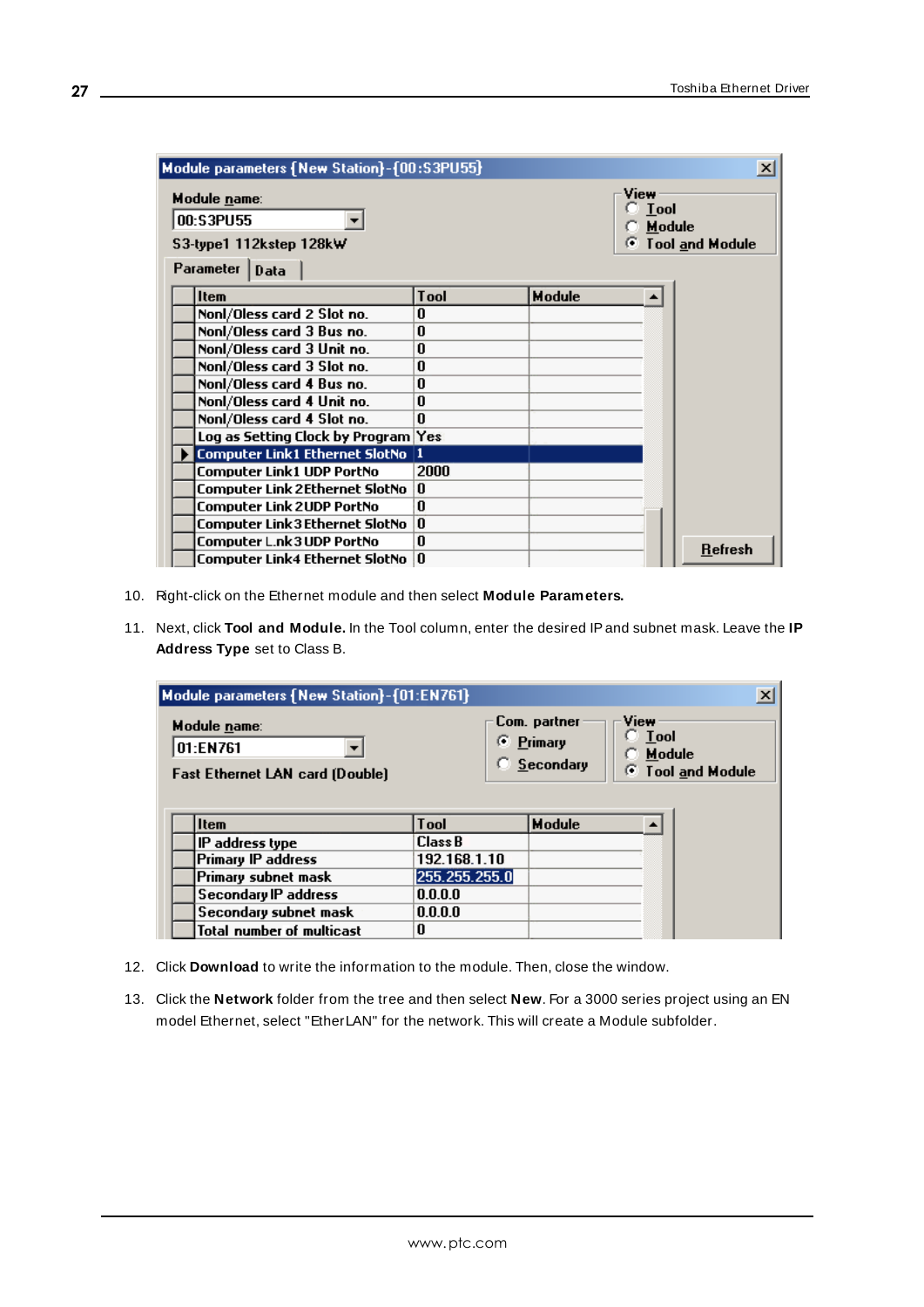| V series Engineering Tool 2 - {C\Documents and Settings\ Administrator\ My Documents}<br><b>Updated</b> |
|---------------------------------------------------------------------------------------------------------|
|                                                                                                         |
|                                                                                                         |
|                                                                                                         |
|                                                                                                         |
| 07/09/10 AM 0                                                                                           |
|                                                                                                         |
| $\vert x \vert$                                                                                         |
| $\overline{\mathbf{0}}$ K                                                                               |
| Cancel                                                                                                  |
|                                                                                                         |
|                                                                                                         |
|                                                                                                         |

14. Right-click on **Module** and select **New**. Select the Ethernet module and then close the window.

| Add Module          |                                      |        |
|---------------------|--------------------------------------|--------|
| Node No.:           |                                      | ŪK     |
| <b>Module Name:</b> | New Station (model 3000)_01(EN761) v | Cancel |
|                     |                                      |        |

15. To verify that connections have been set up successfully, right-click the first subgroup under the **Stations** folder. For example, test (model 3000) and select "System View" from the list. This will show the status of the devices.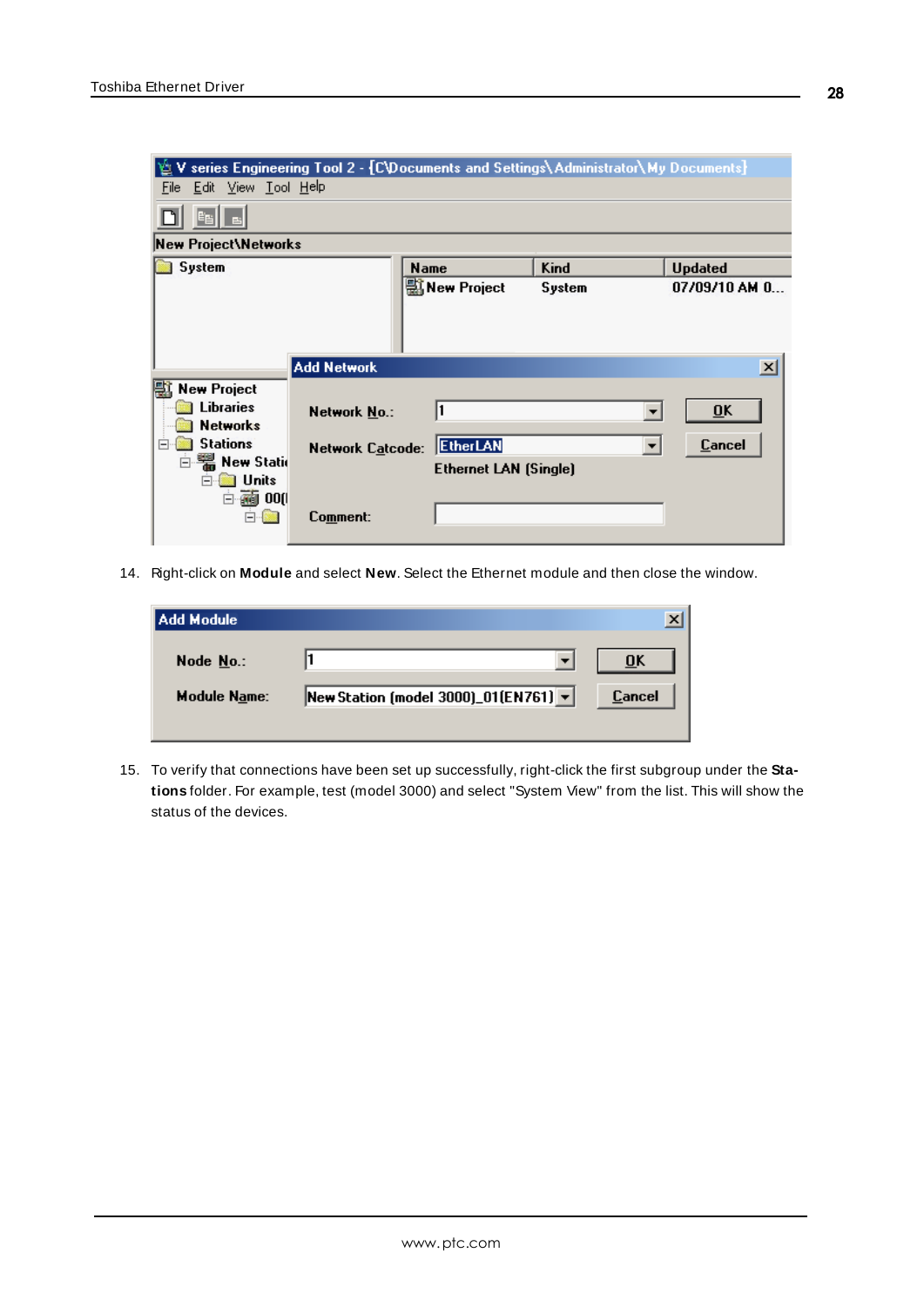|                                       | $\mathbf{x}$<br>System View (Station Status) [New Station] |                     |                         |                 |                              |
|---------------------------------------|------------------------------------------------------------|---------------------|-------------------------|-----------------|------------------------------|
| File View Tool Help                   |                                                            |                     |                         |                 |                              |
|                                       |                                                            |                     |                         |                 | <b>Stop</b><br>Start Monitor |
| MainSlotNo.                           | <b>Module Code</b>                                         | <b>Alarm Status</b> | <b>Program Fallback</b> | <b>Run Mode</b> | <b>Duplex Status</b>         |
| ,,,,,,,,,,,,,,,,,,,,,,,,,,,,,,,,,,,,, | <b>PS</b>                                                  | ٠<br>٠              | ÷                       | ٠<br>٠          |                              |
|                                       |                                                            |                     |                         |                 |                              |
|                                       |                                                            |                     |                         |                 |                              |
|                                       |                                                            |                     |                         |                 |                              |
|                                       |                                                            |                     |                         |                 |                              |
|                                       |                                                            |                     |                         |                 |                              |
|                                       |                                                            |                     |                         |                 |                              |
|                                       |                                                            |                     |                         |                 |                              |
|                                       |                                                            |                     |                         |                 |                              |
|                                       |                                                            |                     |                         |                 |                              |
|                                       |                                                            |                     |                         |                 |                              |
| 1/0 Bus Code                          | <b>Alarm Status</b>                                        | <b>Open Detail</b>  | Run Mode                | System Log      | <b>Maintenance</b>           |
| <b>Serial</b>                         |                                                            |                     |                         |                 |                              |
| Parallel                              |                                                            | System              |                         |                 | Exit                         |

16. From the **Tool** drop-down list, select **Com. Para. Settings**. In the IPaddress box at the bottom of the window, enter the PC's IP. Then, choose Ethernet as the form of communications and close the window.

|      | series Engineering Tool 2 - [C\Documents and Set.                      |
|------|------------------------------------------------------------------------|
| File | <u>Edit View Tool H</u> elp                                            |
|      | Com. Para. Settings                                                    |
|      | Log in automatically by the current user<br><b>New Project\Stanons</b> |
|      |                                                                        |
|      | $\Box$ olxi<br><b>W. Com. Para. Settings.txt - Notepad</b>             |
|      | <u>File Edit Format V</u> iew <u>H</u> elp                             |
|      | Com. Method                                                            |
|      | OK<br>$\cap$ RS-232C<br><b>G</b> Ethernet                              |
|      | Cancel<br>$\cap$ RS-485                                                |
|      | C. Network via BS-232C                                                 |
|      |                                                                        |
|      | <b>RS-232C.RS-485</b>                                                  |
|      | COM1<br>Port                                                           |
|      | 5<br>Timeout [s]                                                       |
|      |                                                                        |
|      | <b>Ethernet</b>                                                        |
|      | 14<br>Timeout [s]                                                      |
|      | <b>Local Station Settings</b>                                          |
|      | $\bigcirc$ Dual<br>$\circ$ Single                                      |
|      | <b>C</b> Single (Free mode)                                            |
|      | 192.168.1.12<br><b>IP Address</b>                                      |
|      |                                                                        |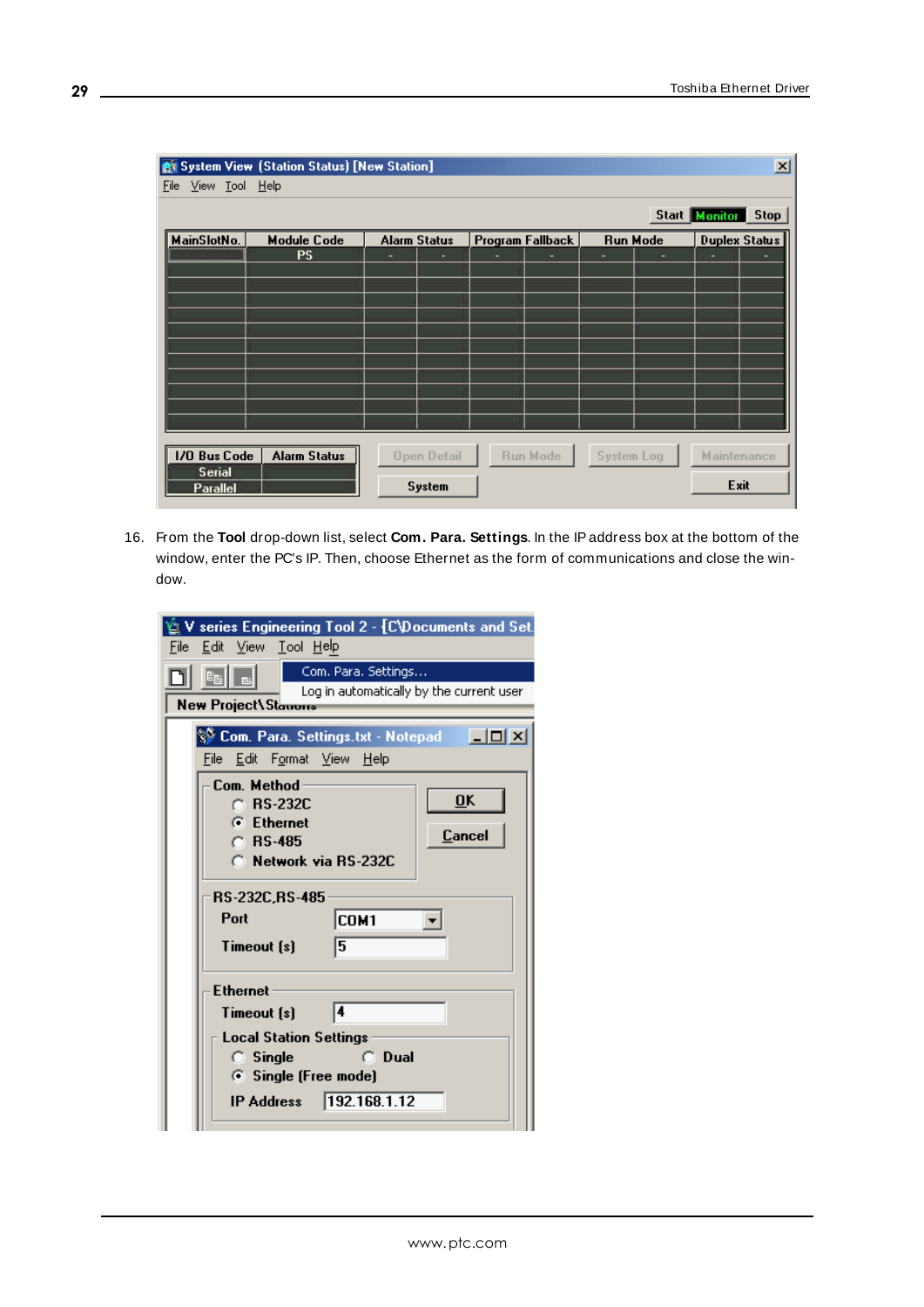17. To test the connection, return to the System View and verify that the devices' statuses are visible without any communication errors.

# <span id="page-29-0"></span>**T2 and T3 Setup**

Before this driver can be used, the PLC must be configured with an IPand port number. This can be done using a simple ladder program, which must be run each time the PLC is powered up. An example program that sets IP = 192.168.111.126 and port = 1024 is shown below. Users may wish to modify this program to run automatically whenever the PLC powers up.



The first block of code at rung 2 places the PLC in Standby Mode when bit R0501 is set. This must be done before the IPand port can be set. The second block of code at rung 4 sets the IPand port number when bit R0502 is set. The final block of code at rung 6 puts the PLC back in Run Mode when bit R0603 is set.

Each block of code places parameters in memory starting at RW000, issues a SEND command using those parameters, and then resets the corresponding trigger bit. The parameters in each block are defined as shown in the tables below.

| <b>Parameter</b> | Value               | <b>Description</b>       |
|------------------|---------------------|--------------------------|
| <b>RW000</b>     | 0x3100 (12544)      | Specifies module         |
| <b>RW001</b>     | $\sqrt{0x0013(19)}$ | Change mode command code |
| <b>RW002</b>     | 0x2000 (8192)       | Specifies standby mode   |

## **Set Standby Mode**

# **Set IP and Port**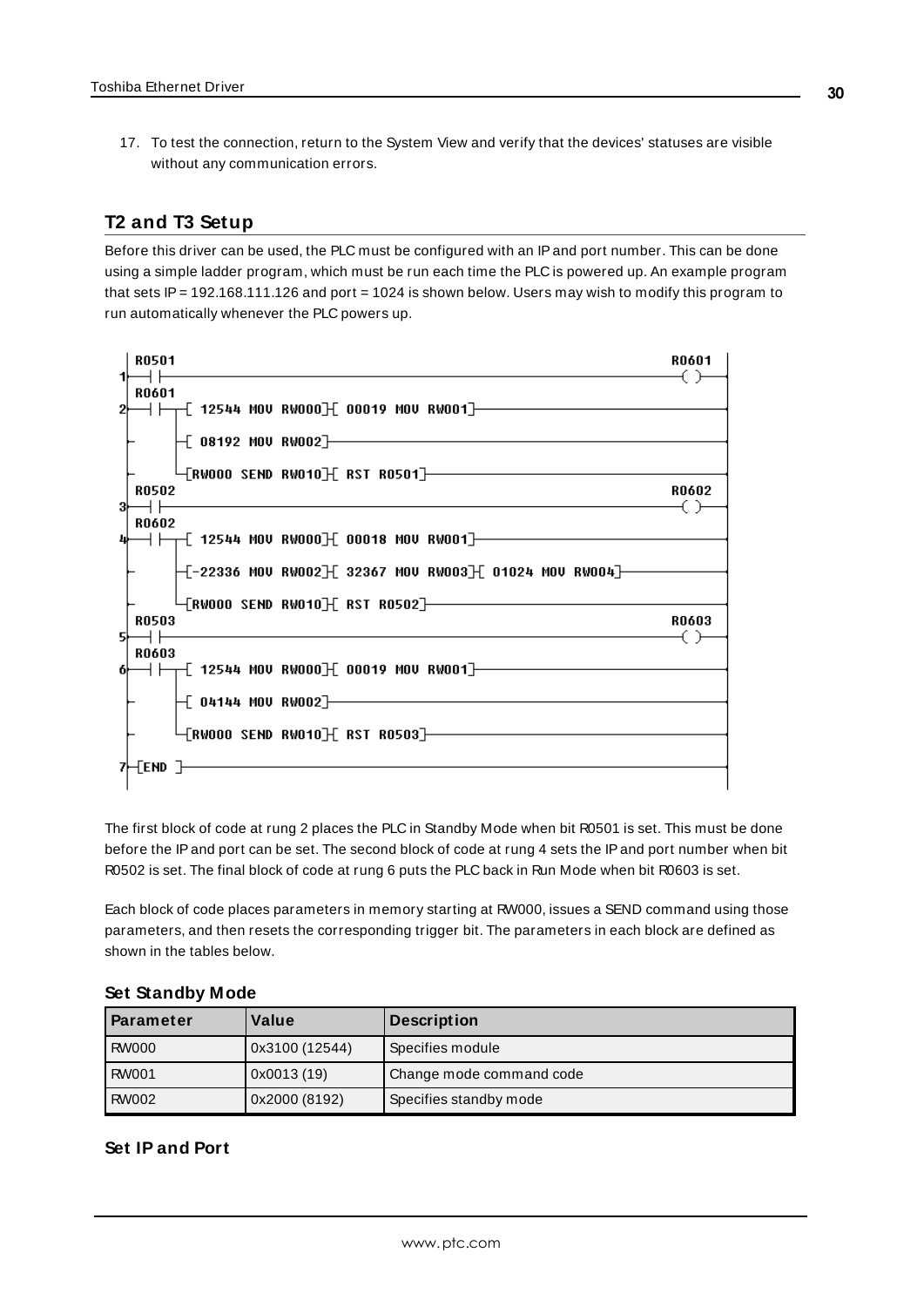| Parameter    | Value               | <b>Description</b>                                          |
|--------------|---------------------|-------------------------------------------------------------|
| <b>RW000</b> | 0x3100 (12544)      | Specifies module                                            |
| <b>RW001</b> | 0x0012(18)          | Set IP and port command code                                |
| <b>RW002</b> | <b>User Defined</b> | Specifies upper 2 octals of IP address (network byte order) |
| <b>RW003</b> | User Defined        | Specifies lower 2 octals of IP address (network byte order) |
| <b>RW004</b> | User Defined        | Specifies port number                                       |

The IPaddress parameters must be in the correct format. In the example IP, the four octals that follow are expressed in hex: 0xC0 (192), 0xA8 (168), 0x6F(111) and 0x7E(126). Therefore, the value placed in RW002 is 0xA8C0 (or -22336 as a signed integer). The value placed in RW003 is 0x7E6F(or 32367 as a signed integer).

#### **Set Run Mode**

| <b>Parameter</b> | Value          | <b>Description</b>       |
|------------------|----------------|--------------------------|
| <b>RW000</b>     | 0x3100 (12544) | Specifies module         |
| <b>RW001</b>     | 0x0013 (19)    | Change mode command code |
| <b>RW002</b>     | 0x1030 (4144)  | Specifies Run Mode       |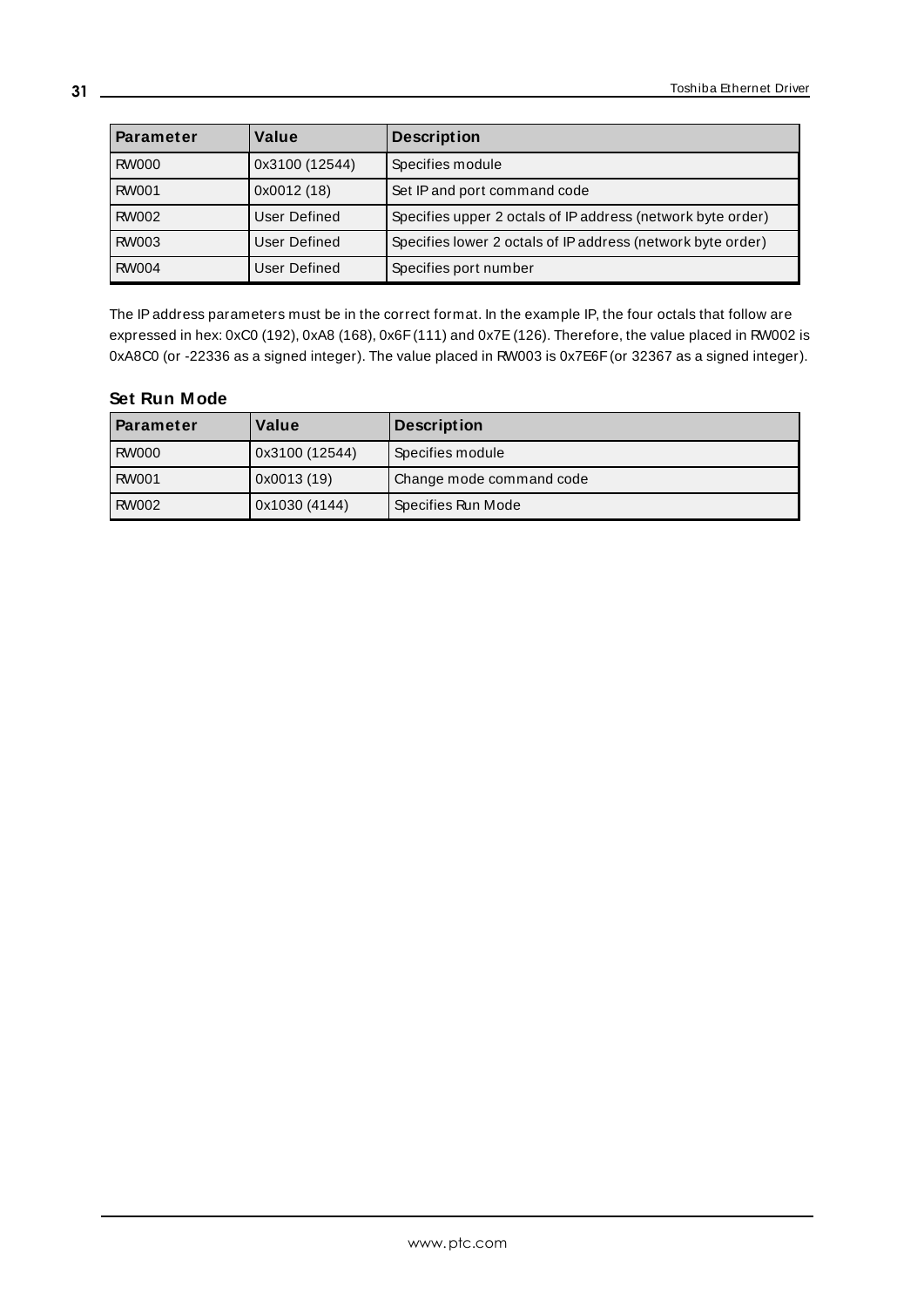# <span id="page-31-0"></span>Index

# **A**

Address <address> is out of range for the specified device or register [21](#page-20-1) Address Descriptions [15](#page-14-0) Attempts Before Timeout [11](#page-10-1) Auto-Demotion [11](#page-10-0)

# **B**

Boolean [14](#page-13-1)

# **C**

Channel Assignment [9](#page-8-1) Communications Parameters [12](#page-11-0) Communications Timeouts [10-11](#page-9-2) Connect Timeout [11](#page-10-2)

# **D**

Data Collection [9](#page-8-2) Data Type <type> is not valid for device address <address> [21](#page-20-2) Data Types Description [14](#page-13-0) Deactivating tag block. Bad address in block [<start address> to <end address>] on device <device name> [22](#page-21-3) Demote on Failure [12](#page-11-2) Demotion Period [12](#page-11-3) Device <device name> responded with error code n Tag <tag name> [23](#page-22-1) Device <device name> not responding [23](#page-22-0) Device address <address> contains a syntax error [21](#page-20-3) Device address <address> is not supported by model <model name>.' [22](#page-21-0) Device address <address> is Read Only [22](#page-21-1) Device ID [5](#page-4-2) Discard Requests when Demoted [12](#page-11-4) Do Not Scan, Demand Poll Only [10](#page-9-3) Driver [9](#page-8-3)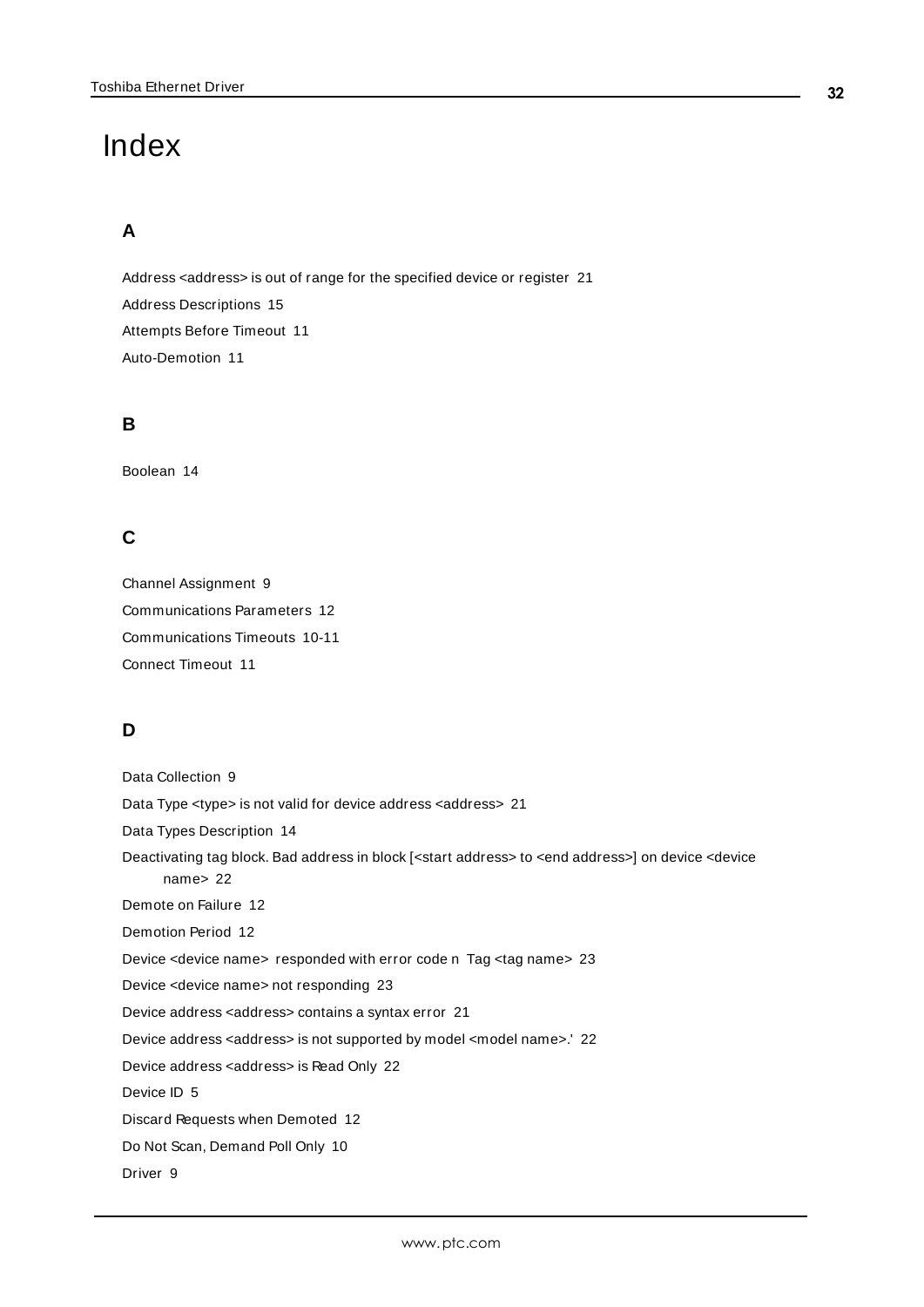DWord [14](#page-13-2)

# **E**

Error Descriptions [21](#page-20-0)

# **G**

General [8](#page-7-0)

# **H**

Hardware Configuration [25](#page-24-0) Help Contents [4](#page-3-0)

# **I**

ID [9](#page-8-4) Identification [8](#page-7-0) Initial Updates from Cache [10](#page-9-4) Inter-Request Delay [11](#page-10-3)

# **L**

Long [14](#page-13-3)

# **M**

Missing address [22](#page-21-2) Model [9](#page-8-5)

# **N**

Name [8](#page-7-1)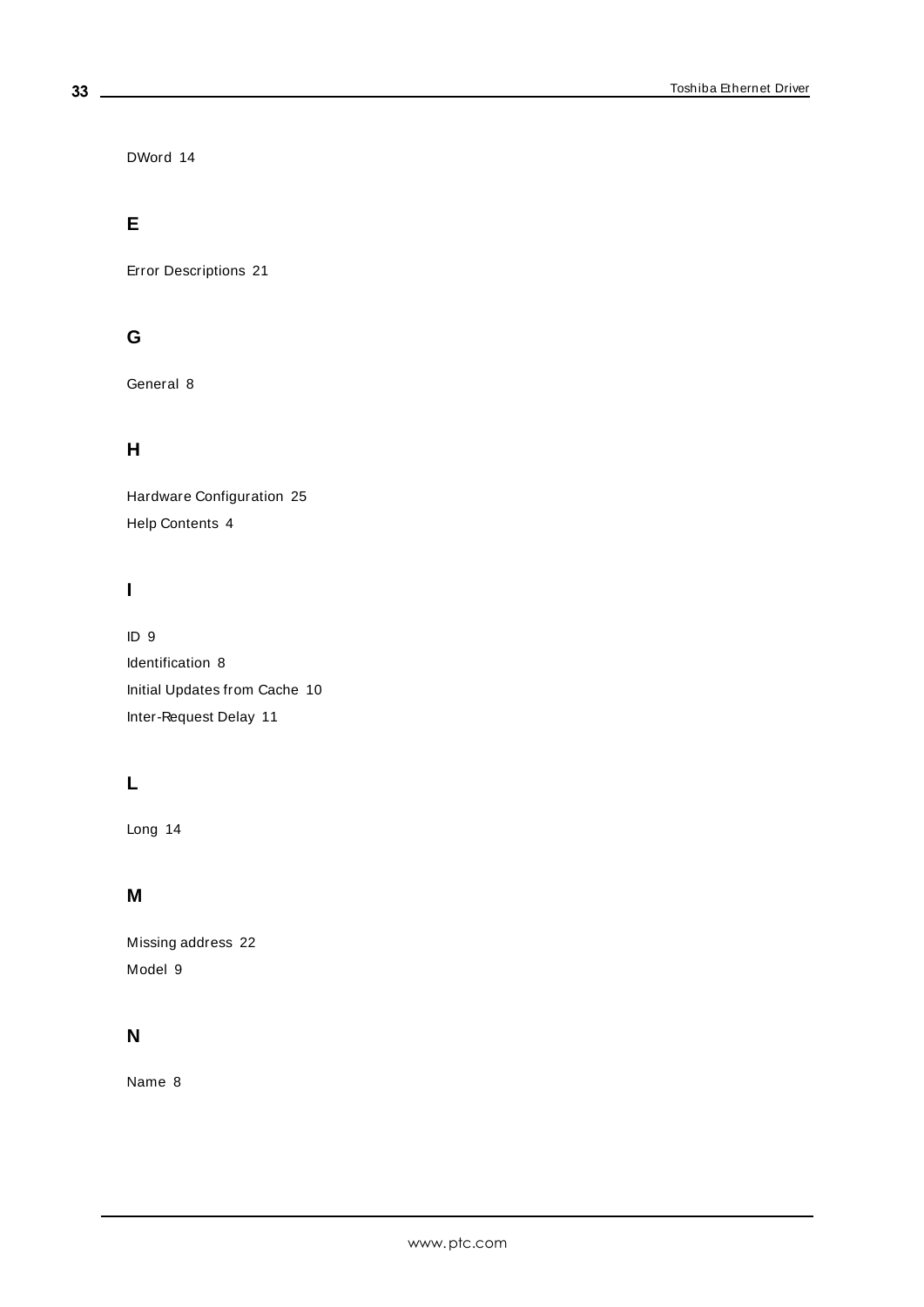# **O**

Operating Mode [9](#page-8-0) Optimizing Communications [13](#page-12-0) Overview [4](#page-3-1)

# **P**

Port [12](#page-11-5) Protocol [5](#page-4-3)

# **R**

Redundancy [12](#page-11-1) Request Timeout [11](#page-10-4) Respect Tag-Specified Scan Rate [10](#page-9-5)

# **S**

S Series Setup [25](#page-24-1) S2 Addressing [18](#page-17-0) S3 Addressing [19](#page-18-0) Scan Mode [10](#page-9-6) Setup [5](#page-4-0) Short [14](#page-13-4) Simulated [9](#page-8-6)

# **T**

T2 Addressing [15](#page-14-1) T2 and T3 Setup [30](#page-29-0) T3 Addressing [16](#page-15-0) Timeouts to Demote [12](#page-11-6)

# **U**

Unable to write to address <address> on device <device name>.' [23](#page-22-2)